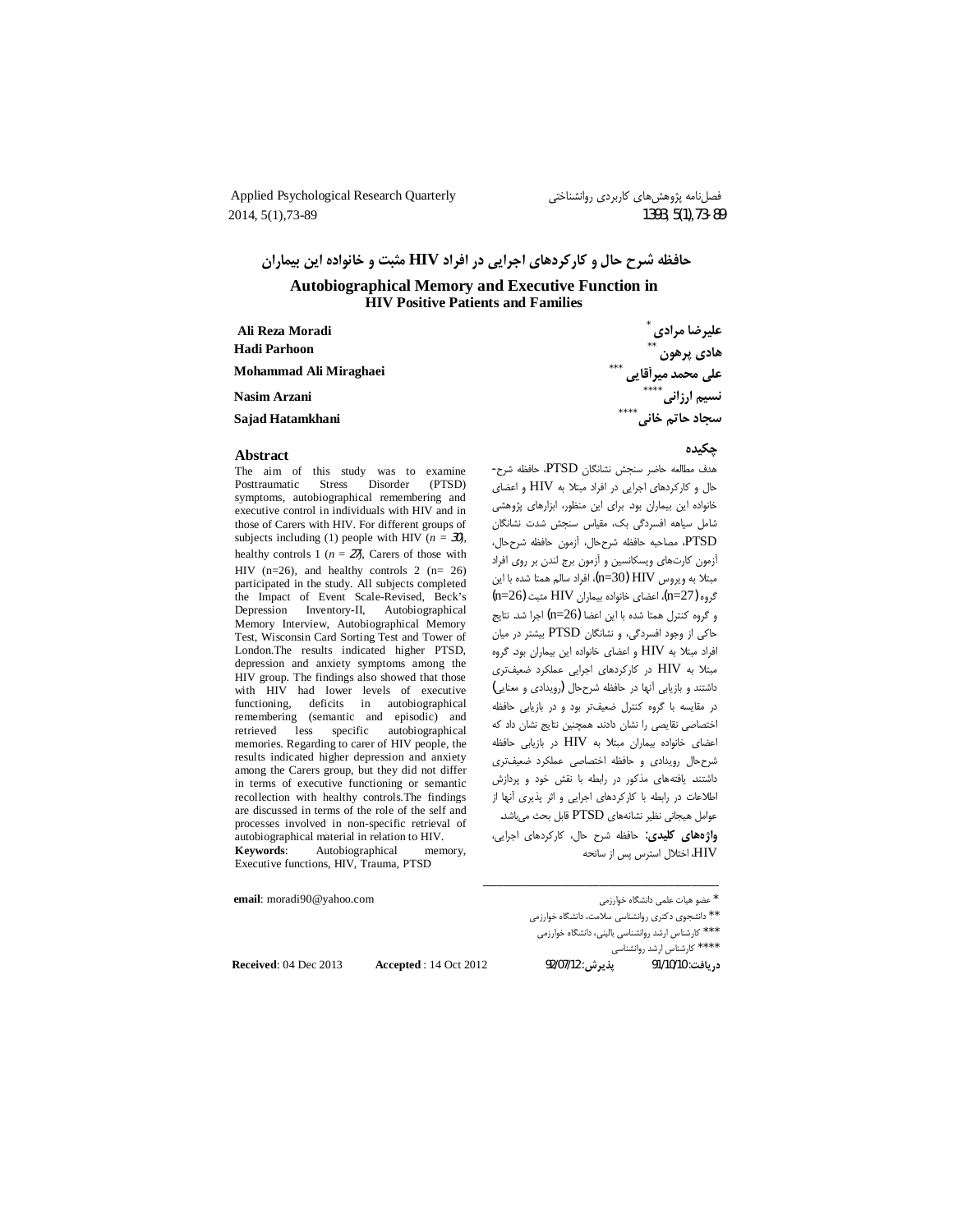#### مقدمه

چهارمین ویراست راهنمای تشخیصی و طبقهبندی اختلالات روانی (DSM-IV<sup>)1</sup> برای اولین بار ابتلای افراد به بیماریهای مزمن و تهدیدکننده زندگی را به عنوان یک عامل تروماتیک در نظر گرفت. حجم فزایندهای از پژوهش@ا نشان دادهاند که پاسخ استرس حاد و اختلال استرس پس از سانحه (PTSD<sup>)2</sup> در نتیجه بیماریهای .<br>تهدیدکننده زندگی شکل می گیرد. در حالی که چندین مطالعه، PTSD را در افراد مبتلا به نشانگان بالینی سرطان نشان دادهاند (برای مثال کوردووا و آندریکووسکی، 2003؛ کانگز، هنری و برایانت، 2002)، مطالعات اندکی به تجربه PTSD در میان افراد مبتلا به ویروس نقص ایمنی بدن  $^3$ (HIV) پرداختهاند (انجمن روان-پزشکی آمریکا، 2007). از طرفی یکی از حوزههای روانشناسی شناختی که در سالهای اخیر در ارتباط با PTSD مورد توجه پژوهش *گ*ران قرار گرفته، حافظه شرححال<sup>4</sup> است (جابسون، 2009). حافظه شرححال شكلي از حافظه است که در آن رویدادهای زندگی شخصی شامل دو بخش رویدادی<sup>5</sup> (تجارب شخصی در موقعیتها و حوادث خاص) و خاطرات معنایی<sup>6</sup> (اطلاعات شخصی در مورد خود) توصیف میشود (کانوی، 2005؛ جابسون و اوكاروني، 2009). در ارتباط با حافظه رويدادي ارتباط بين تجربه تروما، PTSD و كاهش حافظه شرح حال رویدادی اختصاصی (AMS)<sup>7</sup> در ادبیات پژوهش به خوبی نشان داده شده است (برای مثال هاور، وسل؛ گرارتس، مرچلباخ و دالگلیش، 2008؛ مک نالی، لسکو، مکلین و پیتمن، 1995؛ اسچونفلد، اهلرز، بلینگ&اس و ریف، .<br>2007). این افراد تمایل دارند که خاطرات را به صورت کلی یا گسترده به یاد بیاورند: "من همیشه از مهمانی های خوب لذت می برم"، به جای این که بگویند: "من ساعات خوبی را در مهمانی علی گذراندم". همچنین چنین نتایجی در ارتباط با سایر بیماری های مزمن مثل سرطان (برای مثال کانگز، هنری و برایانت، 2005) و مشکلات مزمن در ارتباط با سلامتی مثل زنگ زدن گوش (اندرسون، ایگر هولت، جانسون و مارکولز، 2003) نشان داده شده است. کاهش نشانههای PTSD در طول درمان به بازیابی بیشتر خاطرات اختصاصی منجر شده است (ساترلند و برايانت، 2007). همچنين در ارتباط با حافظه شرححال معنايي مطالعات از نقص در اين نوع حافظه دركنار تجربه PTSD در افراد حکایت دارند (برای مثال میسترز، مرچلباخ، موریس و وسل، 2007؛ مرادی، عبدی، فتحی آشتیانی، دالگلیش و جابسون، 2012 و مرادی و همکاران، 2008، مرادی و همکاران، 1389). با در نظر گرفتن این نتایج مطالعات به AMS و بازیابی معنایی در افراد HIV نیرداختهاند. در نهایت یادآوری خاطرات از حافظه شرححال مستلزم استفاده از توان مندىهاى اجرايى است (ويليامز، بارن هوفر، هرمانز، ريس، واتكينز و دالگليش، 2007). مطالعات تجربی از نقش کارکردهای اجرایی در AMS حمایت کردهاند (برای مثال دالگلیش و همکاران، 2007؛ يانس، روبرت و كارلوس، 2008). از طرف ديگر، عفونت HIV با نقايص عصب(وانشناختى در توجه <sup>8</sup>،

<sup>&</sup>lt;sup>1</sup>- Diagnostic and Statistical Manual of Mental Disorders

<sup>&</sup>lt;sup>2</sup>- Posttraumatic stress disorder

<sup>&</sup>lt;sup>3</sup>- human immunodeficiency virus

<sup>&</sup>lt;sup>4</sup>- Autobiographical memory

 $5$ - episodic

 $6$ - semantic

 $7$ - autobiographical episodic memory specificity

 $<sup>8</sup>$ - attention</sup>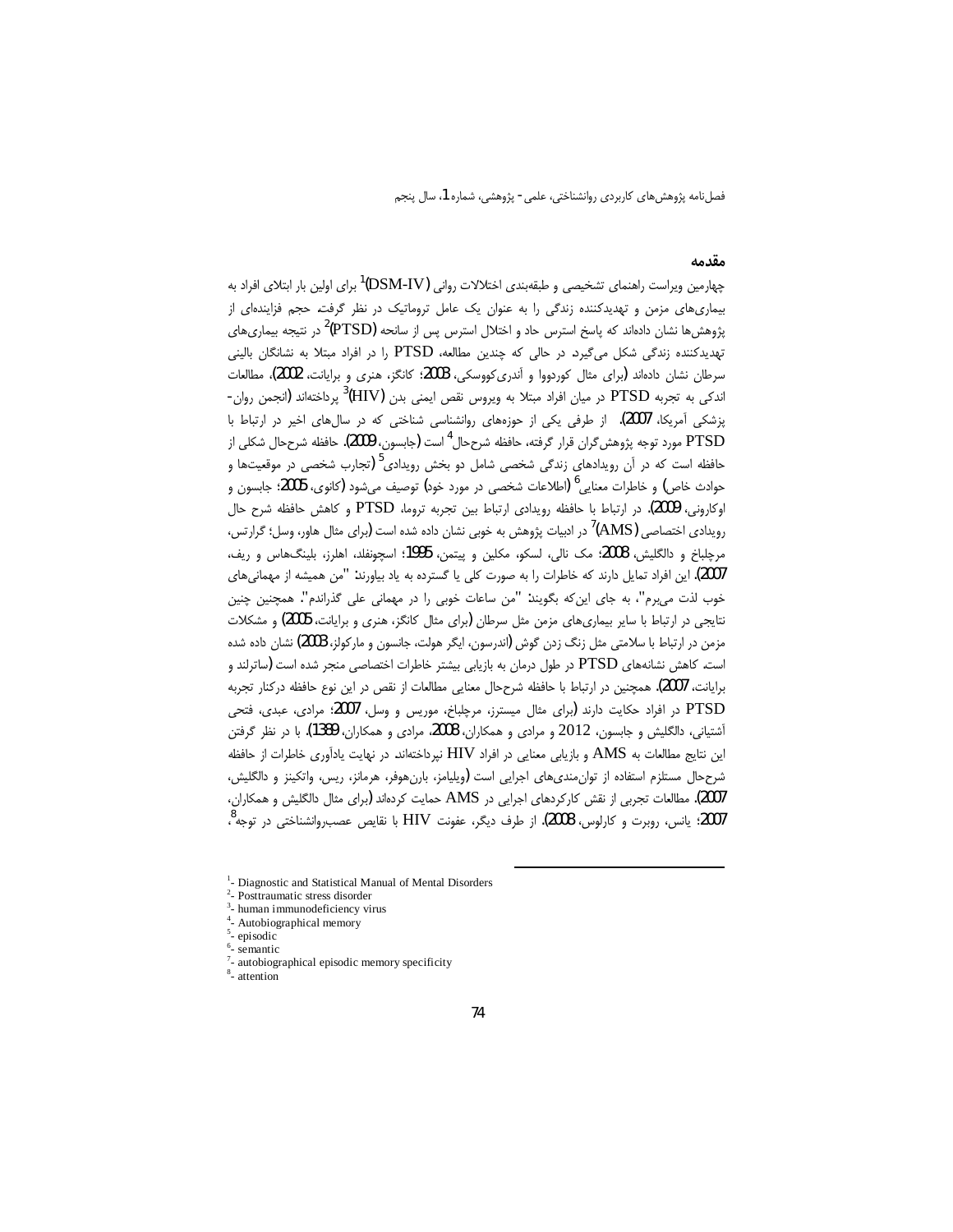حافظه شرح حال و کارکردهای اجرایی در افراد HIV مثبت و خانواده این بیماران

۔<br>حافظه کاری ، و کارکردهای اجرایی <sup>2</sup> که به طور عمده در کارکرد طبیعی نواحی مخطط- پیشانی <sup>3</sup> اختلال ایجاد می کند، همراه است (برای مثال ملروس، تینز، کاستلو، کورتنی و استرن، 2008؛ رایت، بارکلی و هنکلین، 2009). با توجه به این مسائل درحالی که پژوهشهای زیادی به سایر توان،ندیهای عصب روانشناختی پرداختهاند، مطالعات اندکی معطوف به حافظه شرححال و ارتباط آن با کارکردهای اجرایی در بیماران HIV مثبت بوده است.

به طور کلی، افراد مبتلا به HIV، نشانگان PTSD و افسردگی را در پاسخ به تجربه این بیماری از خود نشان میدهند و تشخیص HIV در افراد در مراحل مختلف بیماری با نقایص بسیاری در کارکردهای اجرایی و شناختی همراه است. در کنار افسردگی، PTSD و کارکردهای اجرایی، کاهش حافظه شرح حال اختصاصی (AMS) و بازیابی اطلاعات معنایی در حافظه شرححال مشاهده شده است. از طرف دیگر، با توجه به آسیب و نقايص پيش٫رونده اين بيماري مطالعات نيازمند تفكيک نوع مطالعه از لحاظ دوره بيماري هستند كه اين موضوع در مطالعات اندکی مورد توجه قرار گرفته است. به عنوان مثال، در یک مطالعه فراتحلیل که توسط ریگر، ولش، رزانی، مارتین و بون (2002) در مورد عملکرد عصب,وانشناختی بیماران HIV مثبت انجام شد، آنها دریافتند که نقایص شناختی در مراحل مختلف بیماری به تدریج شکل فزآینده در طول بیماری داشته، به طوری که در مراحل آخر بیماری چشمگیرتر بود. افراد حامل HIV در چند حوزه شناختی به خصوص در عملکرد حرکتی، کارکردهای اجرایی، سرعت پردازش اطلاعات و زبان دچار اختلال بودند. افرادی که به مرحله AIDS رسیده بودند و دارو مصرف می کردند، نقایص آشکارتری را نشان دادند. این نتایج در فراتحلیل کیسکیو، ماروف و بریو (2006) نیز نشان داده شد. در این مطالعه افراد HIV نقایص شناختی ملایمتر نشان داده، در حالی که بیمارانی که وارد مرحله نهایی بیماری شده بودند، نقایص متوسط تا شدیدتری در حوزههای مختلف عصب روانشناختی داشتند.

در مورد اعضای خانواده افرادی که به بیماری مزمن مبتلا شدهاند، مراقبت و نگرانی در مورد آنها یک تکلیف استرسiا و دشوار است که با مشکلات روانشناختی و جسمانی منفی همراه است که ممکن است برای فرد مراقب پی آمدهای اجتماعی نیز داشته باشد (پاکنهام، ددس و تری، 1995). مراقبت کنندگان افراد مبتلا به HIV مسئولیت سنگینی را تحمل میکنند (فولکمن، چسنی، کوک، بوسلاری و کول لت، 1994) که اغلب در میان این افراد به صورت مشکلات آشکارتری مثل اضطراب و افسردگی جلوه میکند (اباسیوبونگ، بسی، اگونسمی و اودبن، 2011). علاوه بر سنجش این مشکلات، پژوهشهای اندکی معطوف به بهزیستی این افراد شده است (اباسیوبونگ و همکاران، 2011). مطالعاتي، سنجش سطوح افسردگي (براي مثال لو و همکاران، 2003) و نشانگان PTSD (برای مثال کارل، 2003) در این افراد را مورد بررسی قرار دادهاند. اگر چه گزارش ها، توصیفی از تجربه تروما و مشکلات روانشناختی در این افراد، پس از تشخیص بیماری HIV در یک عضو خانواده خبر دادهاند و تلاش هایی هم برای بهبود وضعیت زندگی این افراد در بسیاری از خانوادهها صورت گرفته است، با این وجود مطالعات تجربی بیشتری برای شتاخت وضعیت این افراد مورد نیاز است (اباسیوبونگ و همکاران، 2011؛ پاکنهام و همکاران، .(1995)

 $1$ - working memory

 $2$ - executive functioning

 $3$ - frontal-striatal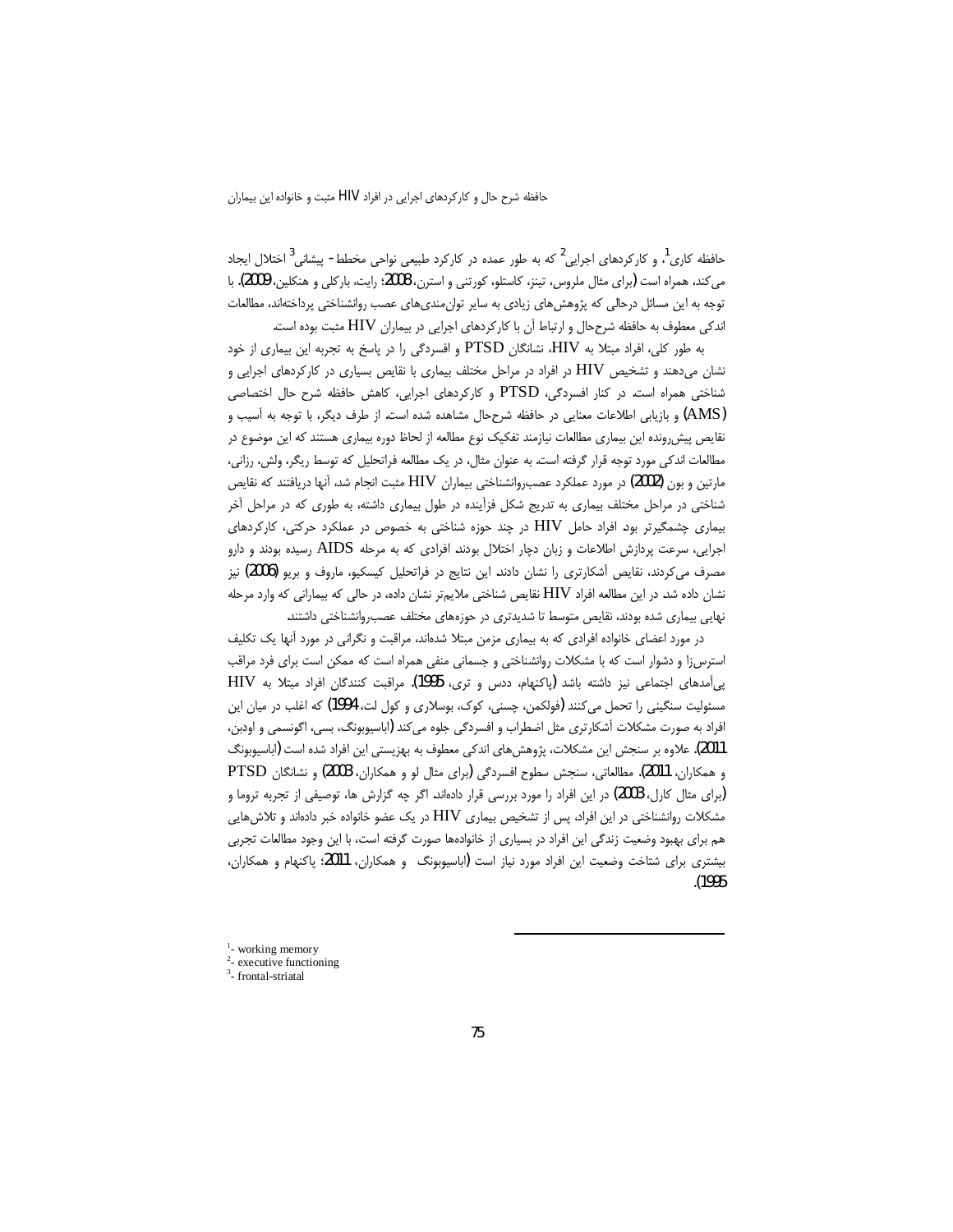بنابراین، هدف مطالعه حاضر سنجش بازیابی حافظه شرححال (رویدادی و معنایی) و کارکردهای اجرایی در افراد مبتلا به HIV در اوایل بیماری (عدم استفاده از دارو) است. در نهایت فرض بر این است که افراد مبتلا به HIV عملکرد ضعیفتری در کارکردهای اجرایی داشته باشند و نمرات آنها در مقیاس PTSD و افسردگی بالاتر از گروه کنترل باشد و انتظار می رود گروه HIV نقایص بیشتری در AMS و بازیابی ضعیفتری در حافظه شرح-حال معنایی و رویدادی در مقایسه با گروه کنترل داشته باشند. همچنین بر اساس مطالعات تجربی و نظریههای ارائه شده (ویلیامز و همکاران، 2007)، فرض بر این است که همبستگی معنادار منفی بین شدت نشانگان PTSD، افسردگی و حافظه شرح حال وجود داشته باشد و همبستگی مثبت بین حافظه شرح حال و کارکردهای اجرایی برای تمامی افراد مورد مطالعه به دست آید.

### روش

## جامعه آماري، نمونه و روش نمونه گيري

طرح پژوهش حاضر از منظر هدف از نوع تحقیقات بنیادی، و از لحاظ روش از نوع علی مقایسهای می باشد. گروههای ملاک (افراد مبتلا به HIV و اعضای خانواده بیماران): جامعه آماری پژوهش شامل کلیه افراد مبتلا به HIV مراجعه کننده به بیمارستان امام خمینی (مرکز تحقیقات ایدز) شهر تهران که در مراحل اولیه بیماری (عدم استفاده از دارو) قرار داشتند و نیز اعضای خانواده این افراد در فاصله زمانی مرداد 1389 تا خرداد سال1390 بودند. 30 نفر بیمار مبتلا به HIV و 27 نفر از اعضای خانواده این افراد به روش نمونهگیری در دسترس در مطالعه شرکت کردند. این دو گروه با دو گروه سالم در متغیرهای سن، جنس، وضعیت تاهل و سطح تحصیلات همتا شدند. ملاکھای ورود برای افراد مبتلا به HIV شامل: 1- افرادی که توسط پزشک متخصص مرکز تحقیقات ايدز و انجام آزمايشات لازم، تشخيص بيماريHIV گرفتند، 2- نداشتن اختلال محور I (تجربه تشخيص بيماري روانپزشکی یا بستری شدن در بیمارستان روانپزشکی)، 3- سن بین 18 تا 60 سال، 4- عدم ابتلا به اختلالات نورولوژیک، و 5- فقدان تشخیص عقب،اندگی یا مشکلات هوشی. ملاک،ای ورود برای اعضای خانواده شبیه ملاکهای بیماران به استثنا تشخیص HIV مثبت بود. گروههای سالم به عنوان گروههای مقایسه: گروههای سالم پژوهش از طریق اطلاع٫رسانی عمومی به صورت در دسترس شامل دو گروه 27 و 26 نفری بود. ملاکهای ورود برای گروههای مقایسه مشابه دو گروه هدف بود. از کلیه شرکت کنندگان در مطالعه رضایت کتبی دریافت گردید. پس از احراز ملاکهای ورود و ارائه توضیحات در مورد اهداف پژوهش، اجرا به صورت انفرادی در محیطی آرام برای هر چهار گروه انجام گرفت. لازم به ذکر است به دلیل عدم تجربه رویداد آسیب زا برای گروه های کنترل مقیاس تاثیر رویداد برای این دو گروه اجرا نشد.

# ابزار

مقیاس تجدیدنظر شده تاثیر رویداد: مقیاس تجدیدنظر شده تاثیر رویداد<sup>ا</sup> (IES-R) یک پرسشنامه خودســنجی 22 مادهای است که فراوانی نشانههای اختلال استرس پـس از سـانحه شـامل تجربـه مجـدد، اجتنـاب، و بـیش برانگیختگی (در سه خرده مقیاس جداگانه) در طول یک هفته اخیر میسنجد. 7 ماده به مقیاس اصلی IES اضافه

<sup>1</sup>-Impact of Event Scale-Revised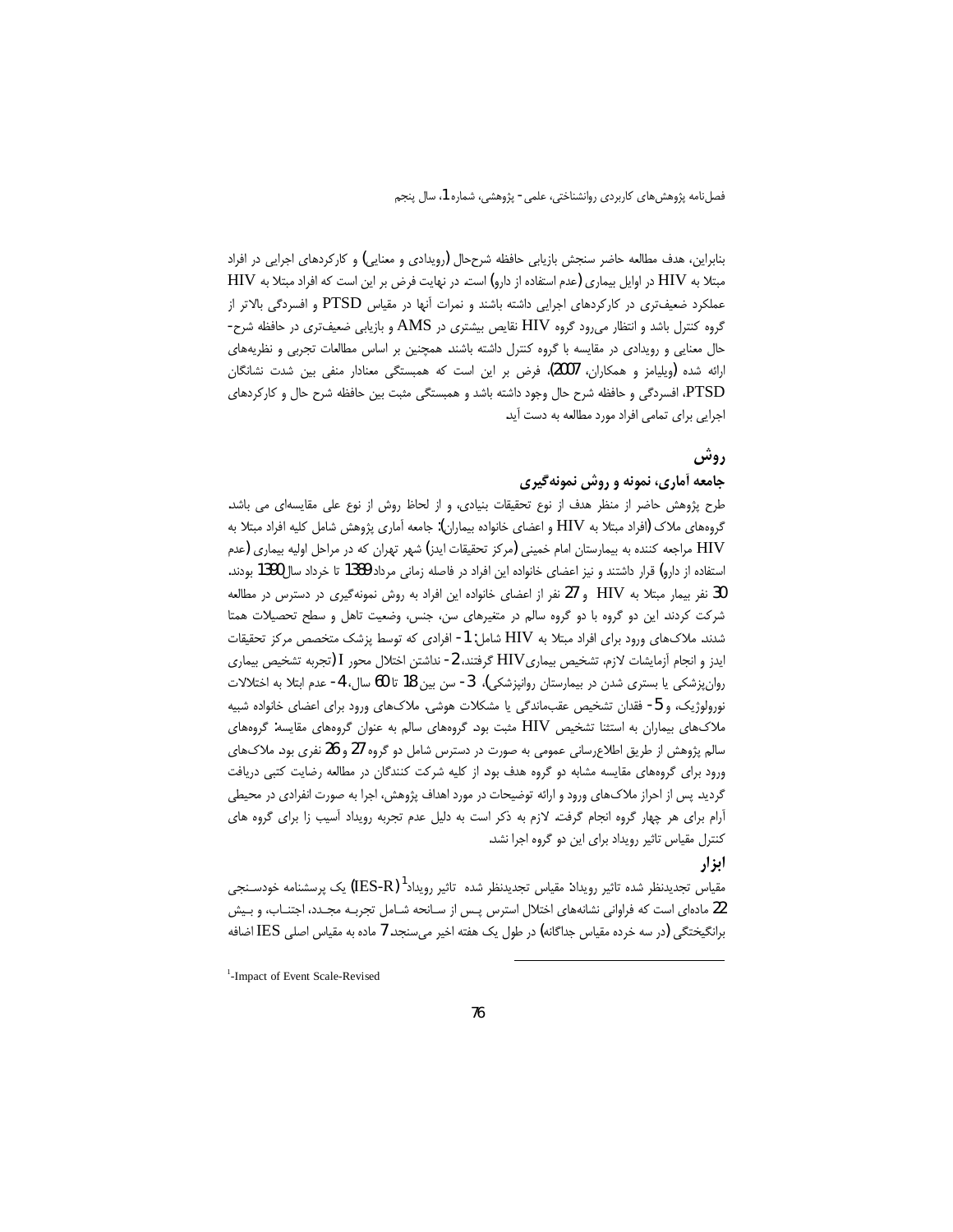شده است. آزمودنی می باست هر ماده را در یک مقیاس لیکرت شامل 0 (هرگ)؛ 1 (بـه نـدرت)؛ 2 (گـاهی)؛ 3 (اغلب) و 4 (به شدت)؛ در طی هفت روز گذشته مشخص می¢دد. همسانی درونی این آزمون بالا (آلفای کرونباخ، 0/92- 0/79) و پایایی آزمون- بازآزمون آن خوب گزارش شده است (وایس و مارمر، 1997). این مقیاس توسط مرادي ترجمه، و در مطالعات مختلف به كار برده شده است كه از ثبات دروني با ضريب آلفـاي 0/75 تــا 0/92 و اعتبار مناسب برخوردار است (مرادی و همکاران، 2008).

ویرایش دوم سیاهه افسردگی بک (BDI-II): ویرایش دوم سیاهه افسردگی بک همانند ویرایش نخست از 21 ماده تشکیل شده است. هر ماده نمرهای بین صفر تا 3 میگیرد، و بدین ترتیب نمره کل پرسشنامه دامنهای از صفر تا 63 دارد. BDI-II نقطه برشي به عنوان عدم وجود افسردگي معرفي نمي كند. بك، استير وكاربين (1997)  $0/81$  ثبات درونی این ابزار را 0/73 تا 0/92 با میانگین 0/86، و ضریب آلفا برای گروه بیمار  $0/8$  و غیر بیمار گزارش کردهاند. در یک بررسی بر روی 125 دانشجوی دانشگاههای تهران و علامه طباطبائی که جهت بررسی اعتبار و پایانی BDI-II انجام گرفت، نتایج بیانگر نمره کل با میانگین 0/79، انحراف استاندارد 7/96، ألفای كرونباخ 0/78 و پايايي بازآزمايي به فاصله دو هفته، 0/73 بود (مجتبايي و همكاران؛ به نقل از غرايي، 1382).

مصاحبه حافظه شرح حال  $|\rm AMI~$ ۱' AMI) آزمونی برای بررسی حافظه شرح حال رویدادی میباشد که برای اولین بار توسط ویلیامز و برودبنت (1986) به کار برده شد (به نقل از: عبدی و همکاران، 1388). این آزمون برای فاصله سنی 18 سال به بالا مناسب است که در قالب یک مصاحبه ساختار یافته مشتمل بر دو بخش اجرا می شود. بخش اول مربوط به حافظه شرح حال معنائی به ارزیابی یادآوری رویدادهای گذشته زندگی شخصی افراد میپردازد. در این بخش آزمودنی ملزم به یادآوری حقایق زندگی گذشته- مربوط به دوران کودکی؛ ابتدای بزرگسالی و وقایع دوران اخیر می باشد. بخش دوم به یاد آوری حافظه شرح حال رویدادی همان سه دوره زمانی می باشد. این أزمون ساده و از قابلیت اجرایی نسبتا سریع برخوردار است و برای بیماران جالب و جذاب می باشد. AMI یک ارزیابی از حافظه شخصی دور (پیش گستر) ارائه می دهد. عملکرد افراد در این آزمون می تواند با آنچه از تكاليف مربوط به حافظه دور رايج كه به ارزيابي دانش وقايع عمومي مي پردازد؛ مقايسه گردد. اين آزمون وجود آسیب یا سلامت حافظه دور آزمودنی را مشخص میکند که شامل الگوی هر نوع نقص و شیب زمانی آن (ذخیره نسبی حافظه های قدیم در مقایسه با حافظه های اخیر) میباشد.

اً ومون حافظه شرح حال (AMT)؟ : أزمون حافظه شرح حال؛ يک تكليف مربوط به حافظه رويدادي است که در آن آزمودنی در پاسخ به نشانه لغات<sup>۳</sup> دارای بار هیجانی به تولید خاطرات شرح حال رویدادی اختصاصی میپردازند. این آزمون توسط ویلیامز و برودبنت **(1986)** طراحی و تدوین گشته است. این آزمون با استفاده از كارت-هايي به ابعاد 15×20 كه نشانه لغات بر روى آنها نوشته شده، اجرا مي شود. پنج لغت منفي و پنج لغت مثبت كه از لحاظ بار هيجاني و فراواني (بسامد) در زبان فارسي همتا شده بودند، انتخاب شدند. لغات مثبت شامل گردش، خوشحال، موفقیت، پذیرش، و ایمن و لغات منفی متاسف، ناامیدی، درد و رنج، قربانی، و طرد بود. لازم به ذكر است كه لغات مثبت و منفى به صورت درهم ارائه گرديد. در اين آزمون از شركت كنندگان خواسته مىشود

l

<sup>&</sup>lt;sup>1</sup> - Autobiographical memory interview

<sup>2</sup> - Autobiographical memory Test

<sup>3</sup> -cue word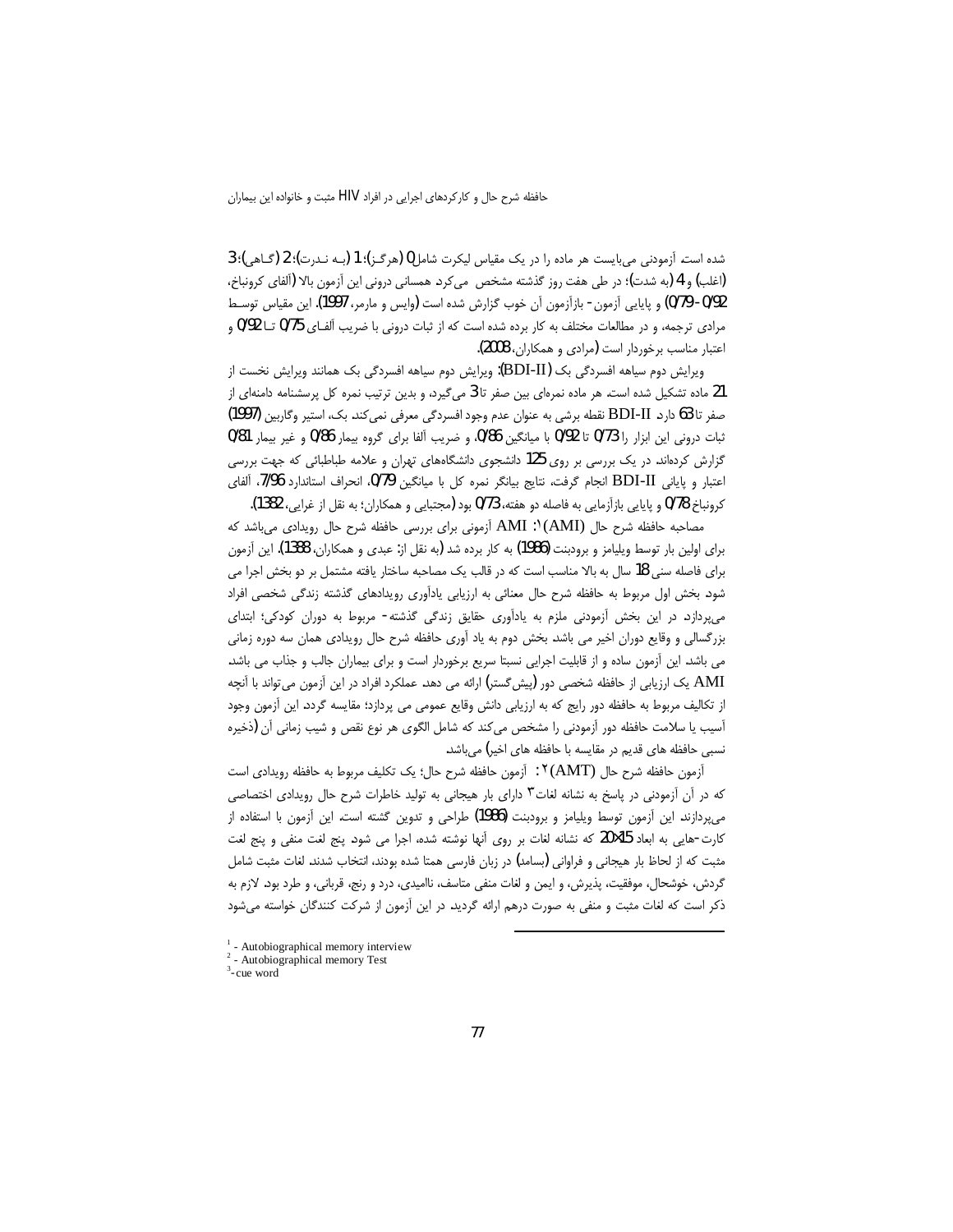که به هر لغت، با خاطرهای که به واسطه لغت یادآوری میشود، پاسخ دهند. به آنها گفته میشود که خاطره یادآوری شده می تواند مهم یا کم اهمیت و مربوط به دوران گذشته یا اخیر باشد. نکته مهم این است که باید یک رویداد اختصاصی را بیان کنند. حادثهای که در یک زمان و مکان خاص رخ داده و دارای یک مدت زمان محدود (یک روز یا کمتر) باشد. با ذکر یک مثال سعی میشود که آزمودنی نسبت به انجام تکلیف خود روشن شود و اگر شرکت کننده در دو کوشش تمرینی موفق به ارائه حافظه اختصاصی نشود، آزمون اجرا نمی گردید. آزمودنی ها برای بازیابی و تولید هر خاطره 30 ثانیه زمان دارد و چنانچه اولین خاطره به صورت اختصاصی تولید نشد، راهنمایی زیر ارائه میشد: "آیا میتوانید یک رویداد اختصاصی را به یاد آورید؟". اولین خاطره بازیابی شده (اختصاصی یا غیر اختصاصی) توسط دو نفر کدگذاری شد. همبستگی درون طبقهای دو نمرهگذاری برای خاطرات اختصاصی بین 0/83 تا 0/94 در نوسان بود.

آزمون دستهبندی کارتهای ویسکانسین (WCST)  $^{\rm !}$  آزمون دسته بندی کارتهای ویسکانسین یکی از  $^{\rm !}$ پرکاربردترین روشهای سنجش کارکردهای اجرایی (ارزیابی توانایی تغییر مسیر و در جاماندگی) میباشد (بدارد، جويال، گودبوت و چنتال، 2009). اين آزمون متشكل از 128 كارت غير متشابه و با اشكال متفاوت (مثلث، ستاره، صلیب و دایره) و با رنگ@ای مختلف است. برای اجرای آزمون ابتدا 4 کارت الگو در مقابل آزمودنی قرار داده می-شود. آزمون گر ابتدا رنگ را به عنوان اصل دستهبندی در نظر می گیرد. بدون آنکه این اصل را به آزمودنی اطلاع دهد و از وی می خواهد بقیه کارتها را یک به یک در زیر چهار کارت الگو قرار دهد. بعد از هر کوشش به آزمودنی گفته میشود که جای گذاری وی صحیح می باشد یا خیر. اگر آزمودنی بتواند به طور متوالی یک دسته بندی صحیح شامل ده كارت را انجام دهد، اصل دسته بندى تغيير مى يابد و اين اصل دستهبندى «شكل» خواهد بود، تغيير اصل فقط با تغییر دادن الگوی بازخورد بلی و خیر انجام میشود. بدین ترتیب پاسخ صحیح قبلی در اصل جدید ياسخ غلط تلقى مى شود. اصل بعدى تعداد مى باشد و بعد سه اصل به ترتيب تكرار مى شوند. آزمون وقتى متوقف میشود که آزمودنی بتواند با موفقیت 6 طبقه را به طور صحیح دستهبندی کند. در محاسبه چند نمره از این آزمون به دست می آید که دو نمره از این آزمون با اهمیتتر است: 1- خطای درجاماندگی: وقتی مشاهده میشود که آزمودنی علی رغم تغییر اصل، بر اساس اصل قبل به دستهبندی خود ادامه میدهد، و یا اینکه در سری اول بر اساس یک حدس غلط به دسته بندی مبادرت ورزد و علی رغم دریافت پاسخ بازخورد «نه» به پاسخ غلط خود اصرار می ورزد. 2- تعداد خطاها: شامل تعداد خطاهایی است که پس از در نظر گرفتن قاعده جدید و دریافت بازخورد از أزمودنی سر می;ند. این أزمون ابتدا توسط گرانت و برگ (1948؛ به نقل از: لزاک، 1995) ساخته شد. در پژوهش حاضر از 2 شاخص اصلی تعداد کل خطاها و تعداد خطاهای درجاماندگی استفاده شده است. پایایی بین ارزیابیهای این آزمون در حد عالی و بالای 0/83 گزارش شده است.

آزمون برج لندن <sup>۲</sup>: آزمون برج لندن به وسیله شالیس (1982) با هدف ارزیابی توانایی برنامهریزی بیماران دارای صدمهٔ لوب فرونتال طراحی گردید. از این آزمون برای سنجش توانایی استدلال، برنامهریزی و حل مسئله <sup>'</sup> استفاده می شود (لزاک، هویسون، لورینگ و هانای، 2004). از آزمودنی خواسته میشود تا مجموعهای از مهره-

<sup>&</sup>lt;sup>1</sup>- Wisconsin cart sorting test

 $2$ - Tower of london

<sup>&</sup>lt;sup>3</sup> - Reasoning, planning, and problem solving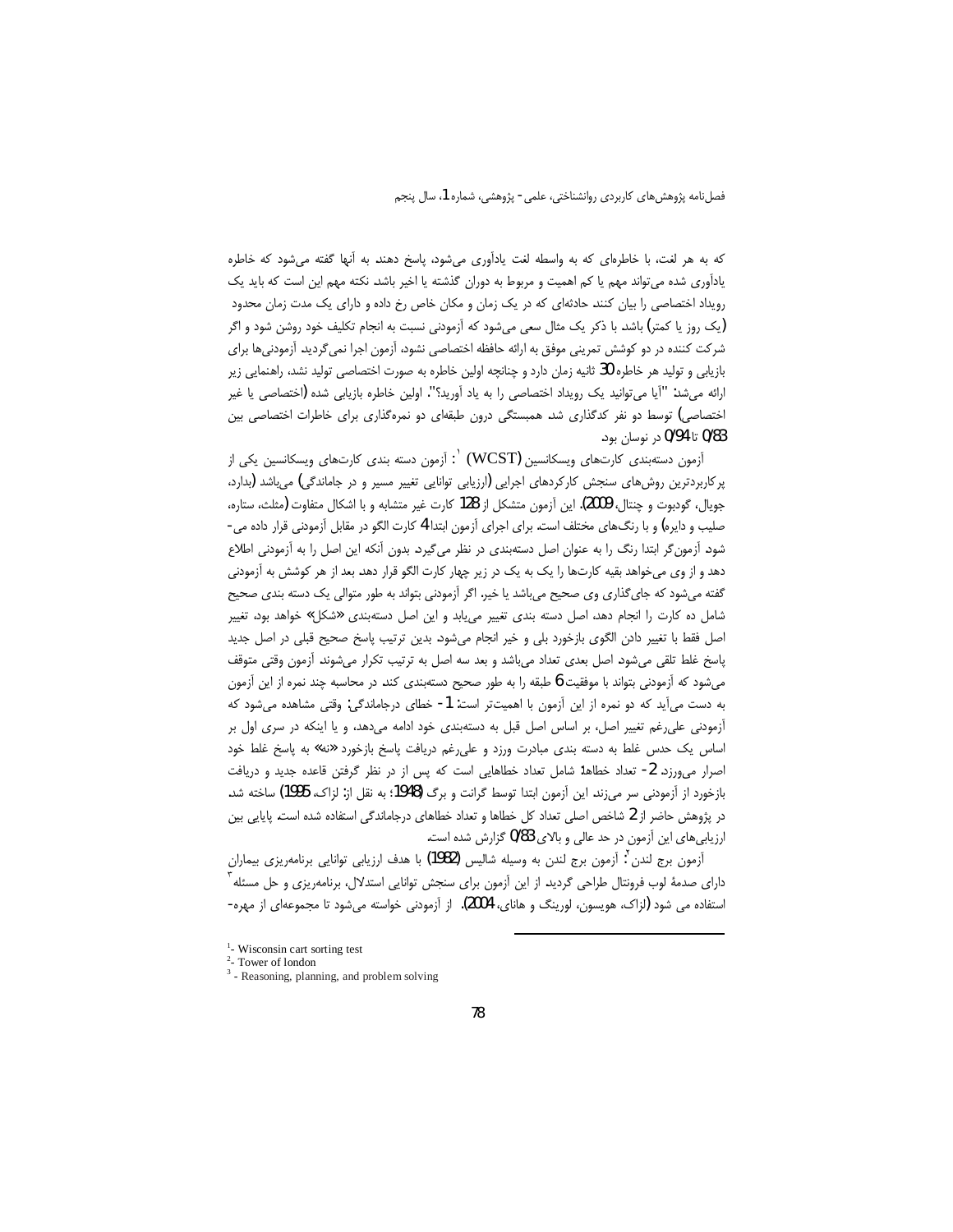حافظه شرح حال و كاركردهاي اجرايي در افراد HIV مثبت و خانواده اين بيماران

های رنگی سوار شده بر سه میلهٔ عمودی را برای همتا شدن با یک هدف مشخص جابجا کند. در هر کارآزمایی، نحوه آرايش بالا (رديف بالايي) ثابت مانده كه آرايش هدف را نشان مىدهد، و رديف پايين شامل حلقههايي است كه آزمودني به منظور جور شدن با آرايش رديف فوقاني آنرا بازآرايي ميكند. جابجايي حلقهها با لمس اوليه حلقه و سپس لمس مقصد مورد نظر میسر میشود. موقعیت هدف برای حلقهها متغیراست، اما محل شروع ثابت نگاه داشته میشود. تکالیف آزمون حداقل با 2، 3، 4 و 5 حرکت حل میشوند، به این معنی که حداقل حرکاتی که آزمودنی می تواند مسئله را حل کند، این تعداد می باشد (موریس، راش، وودر و فوموری، 1995). شاخص های مورد استفاده شامل الف: زمان كل اجرا، ب: زمان كل كپي كردن، و ج: نمره كل كسب شده توسط آزمودنى است (موريس و هم*ك*اران**، 1993).** 

### **بافتهها**

**ویژگیهای جمعیتشناختی** 

| گروه کنترل 2 (همتا با<br>اعضای خانواده افراد مبتلا به<br>(HIV | گروه اعضای خانواده افراد<br>مبتلابه HIV | گروه کنترل 1 (همتا با<br>گروه مبتلا به HIV<br>گروه مبتلا HIV) |                |       | متغير         |
|---------------------------------------------------------------|-----------------------------------------|---------------------------------------------------------------|----------------|-------|---------------|
| تعداد(26)                                                     | تعداد(26)                               | تعداد(27 نفر)                                                 | تعداد(30نفر)   |       |               |
| $\overline{7}$                                                | 7                                       | 12                                                            | 13             | مجرد  |               |
| 17                                                            | 17                                      | 13                                                            | 15             | متاهل | وضعيت<br>تاهل |
| $\overline{2}$                                                | $\overline{2}$                          | 2                                                             | $\overline{2}$ | مطلقه |               |
| 4                                                             | 4                                       | 20                                                            | 22             | مرد   | جنسيت         |
| 22                                                            | 22                                      | 7                                                             | 8              | زن    |               |

جدول1. فراوانی گروههای مورد مطالعه در متغیرهای وضعیت تاهل و جنسیت

جدول 1 فراوانی گروههای مورد مطالعه در متغیرهای وضعیت تاهل و جنسیت را نشان میدهد. نتایج نشان داد که  $N= 57$ ) $= 0/14$  , P $=$   $\frac{1}{\lambda}$ يين گروه مبتلا  $H$ ) و  $H$ (همتا با گروه مبتلا HIV) از نظر جنسيت و وضعيت تاهل , 2 $\chi^2$ (N= 57)= 0/15 , P= 0/65 , وخمعيت تاهل , 2 $\chi^2$ (0/94 ,  $N= 5$ مبتلا به HIV با گروه کنترل 2 (همتا با اعضای خانواده افراد مبتلا به HIV در متغیرهای وضعیت تاهل , 25/0 = 0/10 = 252/2<sub>/2</sub> تحصيلات , P= 0/91 , P= 0/19 = 252⁄2 تفاوت معناداری وجـود , 2 نداشت.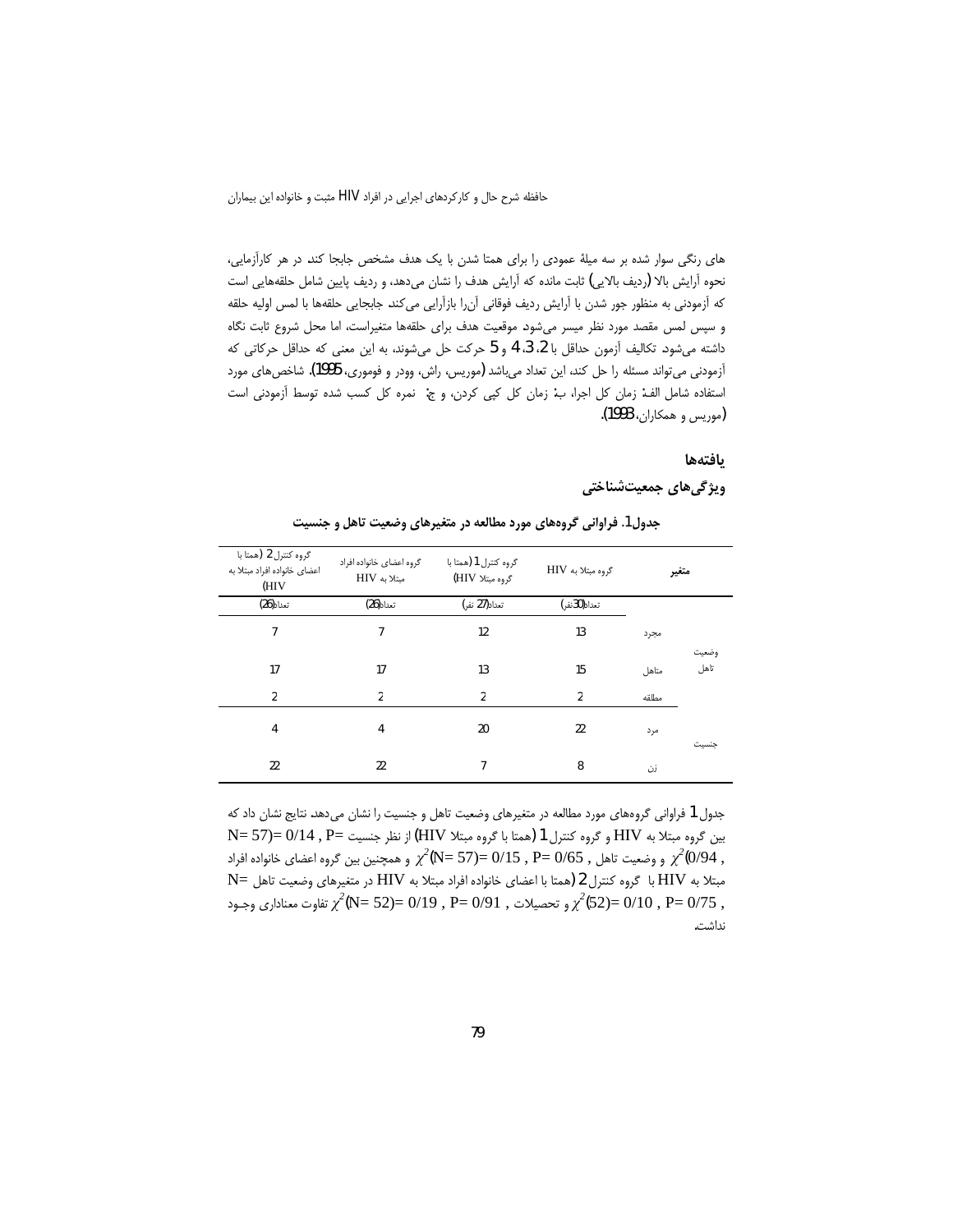| و مقیاس تاثیر رویداد در گروههای چهارگانه |                                                           |                                                 |       |                                         |       |                   |       |                                     |  |  |
|------------------------------------------|-----------------------------------------------------------|-------------------------------------------------|-------|-----------------------------------------|-------|-------------------|-------|-------------------------------------|--|--|
|                                          | گروه كنترل2 (همتا با اعضاي خانواده<br>افراد مبتلا به HIV) | گروه اعضای خانواده افراد مبتلا به<br><b>HIV</b> |       | گروه کنترل1 (همتا با گروه مبتلا<br>(HIV |       | گروه مبتلا به HIV | متغير |                                     |  |  |
| SD                                       | M                                                         | <b>SD</b>                                       | M     | <b>SD</b>                               | M     | <b>SD</b>         | M     |                                     |  |  |
| 9/43                                     | 38/46                                                     | 12/66                                           | 37/96 | 9/43                                    | 30/70 | 7/81              | 30/36 | سن                                  |  |  |
| 3/98                                     | 10/76                                                     | 4/09                                            | 10/92 | 2/53                                    | 10/48 | 3/03              | 10/20 | تحصلات                              |  |  |
| 5/32                                     | 9/54                                                      | 9/49                                            | 20/38 | 4/42                                    | 7/40  | 11/97             | 23/66 | افسردگی                             |  |  |
|                                          | ۰                                                         | 4/32                                            | 9/12  | $\sim$                                  | ۰     | 5/23              | 16/70 | مقياس تاثير رويداد (اجتناب)         |  |  |
|                                          | ۰                                                         | 4/85                                            | 7/46  | $\overline{\phantom{a}}$                | ٠     | 5/09              | 13/8  | مقياس تاثير رويداد (افكار ناخواسته) |  |  |
|                                          | ۰                                                         | 4/55                                            | 7/73  | $\overline{\phantom{a}}$                | ٠     | 5/35              | 15/23 | مقياس تاثير رويداد (بيش برانگيختگي) |  |  |
|                                          | ٠                                                         | 12/27                                           | 24/31 | ۰.                                      | ۰     | 13/34             | 45/73 | مقياس تاثير رويداد (مجموع)          |  |  |

جدول2. ميانگين و انحراف استاندارد متغيرهاي سن، تحصيلات، افسردگي

جدول 2 میانگین و انحراف استاندارد متغیرهای سن، تحصیلات، افسردگی، مقیاس تاثیر رویداد در گروههای مورد مطالعه را نشان میدهد. نتایج نشان داد که بین گروه مبتلا به HIV و گروه كنترل 1 (همتا با گروه مبتلا HIV) از نظر سن P = 0/849 ، P = 0/378.P = 0/378.P = 0/378.P = ( این عدم معناداری تفاوت بین گروه اعضای خانواده افراد مبتلا به HIV و گروه کنترل 2 (همتا با اعضای خانواده افراد مبتلا به HIV) در متغیر سن P = 0/87، 07-0، 16/0= t (50) و تحصیلات 0/873 = 0/137،P = 0/873 معنادار نبود. گرامر، بل و فایلا (2003) پیشنهاد کردند نمره 33 در IES را می توان به عنوان نقطه برش برای تشخیص اختلال PTSD در نظر گرفت. با توجه به اینکه میانگین نمرات گروه مبتلا به HIV در این مقیاس 45/73 است، به نظر می رسد این تشخیص برای گروه مذكور حاصل شده است. همچنين از نظر افسردگي بين گروه مبتلا به HIV و گروه كنترل 1 (همتا با گروه مبتلا HIV) HUU (FJ) و F ، 55) و بين گروه اعضای خانواده افراد مبتلا به HIV با گروه کنترل 2 (همتا با اعضای خانواده افراد مبتلا به HIV) 09،P = 0/001 (HIV) تفاوت معنادار وجود داشت. لازم به ذکر است میانگین افسردگی گروه HIV 23/66 است که در دامنه افسردگی متوسط- شدید قرار دارد.

80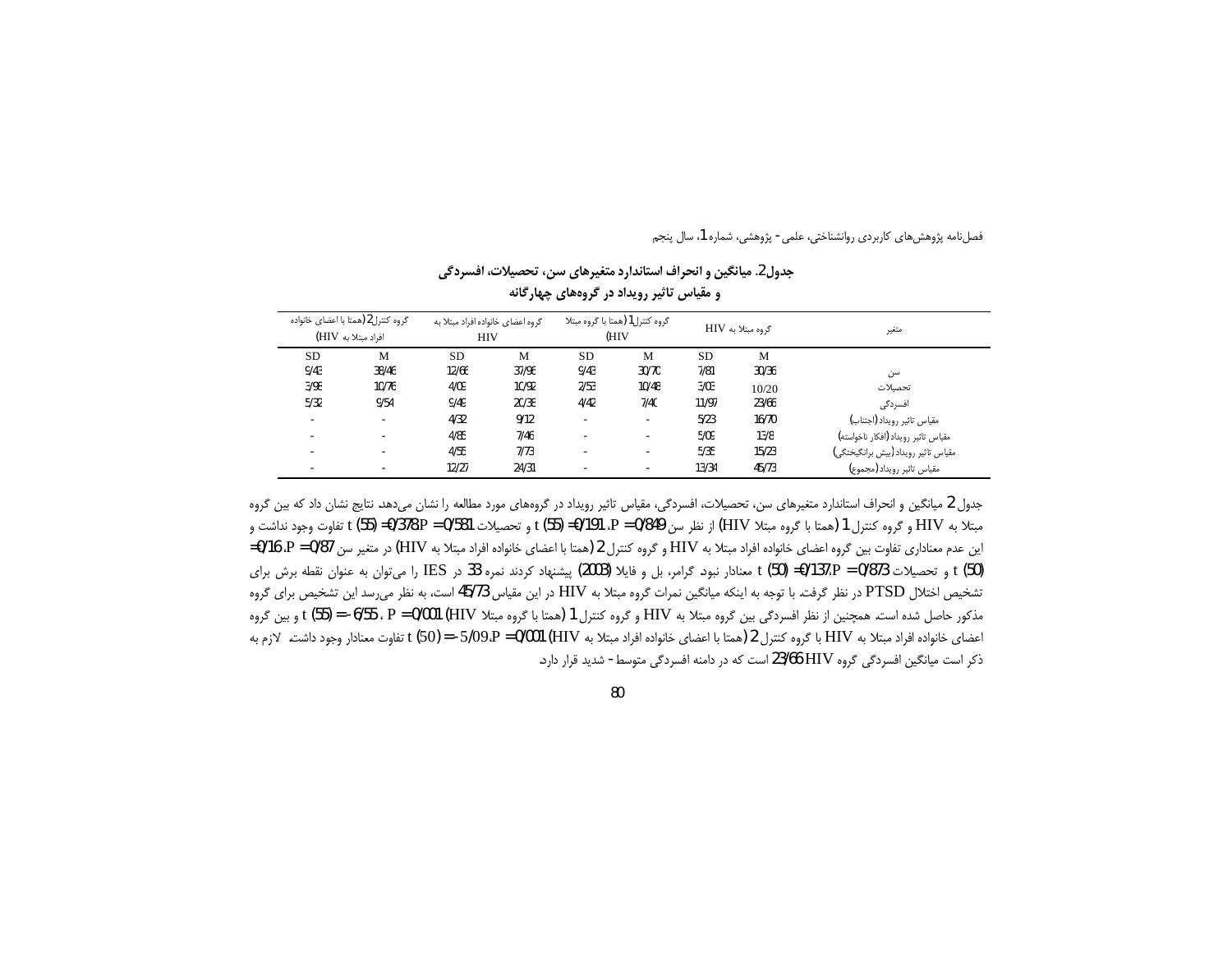حافظه شرح حال و کارکردهای اجرایی در افراد HIV مثبت و خانواده این بیماران

ارزیابی بالینی

|           | گروه کنترل2 (همتا با<br>اعضاى خانواده افراد<br>مبتلا به HIV) |           | گروه اعضای خانواده<br>افراد مبتلا به HIV |           | گروه کنترل 1 (همتا با گروه<br>مىتلا HIV) | گروه مبتلا به HIV |       |                 | متغير                  |  |
|-----------|--------------------------------------------------------------|-----------|------------------------------------------|-----------|------------------------------------------|-------------------|-------|-----------------|------------------------|--|
| <b>SD</b> | M                                                            | <b>SD</b> | M                                        | <b>SD</b> | M                                        | <b>SD</b>         | M     |                 |                        |  |
| 18/74     | 47/88                                                        | 15/74     | 52/69                                    | 26/66     | 57/25                                    | 20/19             | 66/83 | تعداد خطاها     | كارتهاى ويسكانسين      |  |
| 16/12     | 35/42                                                        | 13/88     | 39/58                                    | 14/39     | 33/29                                    | 15/02             | 41/46 | یاسخ درجاماندگی | (WCST)                 |  |
| 16/99     | 111/04                                                       | 14/80     | 110/11                                   | 23/93     | 100/15                                   | 12/75             | 100   | زمان اجرا       |                        |  |
| 23/64     | 110/85                                                       | 21/51     | 119/23                                   | 10/84     | 60/96                                    | 6/41              | 89/92 | زمان طراحي      |                        |  |
| 4/23      | 28/15                                                        | 3/55      | 26/73                                    | 4/02      | 27/13                                    | 3/59              | 28/85 | امتباز كسب شده  | برج لندن (TOL)         |  |
| 0/78      | 4/13                                                         | 1/21      | 3/19                                     | 1/27      | 2/61                                     | 1/91              | 3/24  | کودکی           |                        |  |
| 0/73      | 4/44                                                         | 0/65      | 3/96                                     | 1/02      | 3/51                                     | 1/16              | 4/12  | بزرگسالی        | مصاحبه حافظه شرح - حال |  |
| 0/72      | 5/08                                                         | 0/86      | 4/60                                     | 1/09      | 4/53                                     | 0/98              | 5/12  | اخير            | رویدادی (AMI)          |  |
| 1/57      | 14/65                                                        | 1/46      | 13/85                                    | 2/32      | 12/38                                    | 2/87              | 14/40 | کودکی           |                        |  |
| 1/10      | 15/77                                                        | 1/24      | 15/13                                    | 2/76      | 14/46                                    | 3/43              | 15/96 | بزرگسالی        | مصاحبه حافظه شرح - حال |  |
| 0/95      | 16/87                                                        | 1/21      | 16/13                                    | 1/73      | 16/48                                    | 2/24              | 17/81 | اخبر            | معنايي (AMI)           |  |
| 1/45      | 4/77                                                         | 1/27      | 4/19                                     | 1/54      | 2/63                                     | 1/78              | 4/96  |                 | حافظه اختصاصي (AMT)    |  |

جدول 3. میانگین و انحراف استاندارد گروههای چهار گانه در کارکردهای اجرایی و حافظه شرححال

جدول 3. میانگین و انحراف استاندارد گروههای چهارگانه در کارکردهای اجرایی و حافظه شرححال را نشان میدهد.

81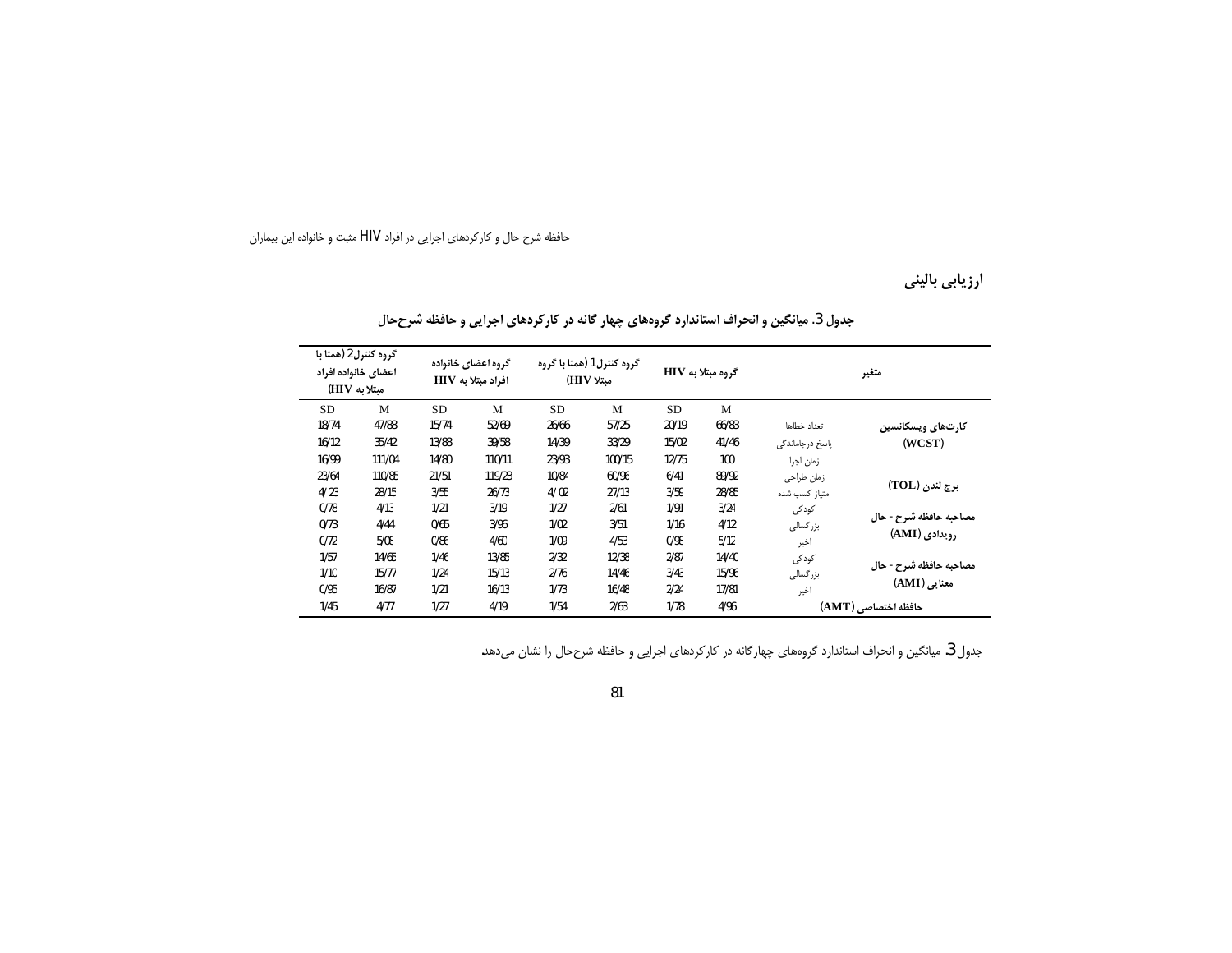| $\eta$ 2 | P     | F     | MS      | SS      | Df |                     | متغير                 |  |
|----------|-------|-------|---------|---------|----|---------------------|-----------------------|--|
|          | 0/097 | 2/85  | 1302/57 | 1302/57 |    | تعداد خطاها         | کارتهای ویسکانسین     |  |
|          | 0/026 | 4/37  | 948/62  | 0/097   | 1  | یاسخ در جاماندگی    | (WCST)                |  |
| -        | 0/005 | 8/52  | 3230/61 | 3230/61 | 1  | زمان اجرا           | برج لندن (TOL)        |  |
|          | 0/007 | 7/76  | 632/98  | 632/98  | 1  | زمان طراحی          |                       |  |
|          | 0/096 | 2/86  | 41/96   | 41/96   |    | امتياز كسب شده      |                       |  |
| 0/81     | 0/042 | 4/34  | 9/30    | 9/30    |    | کودکی               | مصاحبه حافظه شرح- حال |  |
| 0/92     | 0/039 | 4/48  | 5/33    | 5/33    | 1  | بزر گسالے ,         | , ویدادی (AMI)        |  |
| 0/95     | 0/036 | 4/61  | 5/05    | 5/05    |    | اخير                |                       |  |
| 0/13     | 0/005 | 8/61  | 58/21   | 58/21   |    | کودکی               | مصاحبه حافظه شرح- حال |  |
| 0/057    | 0/075 | 3/30  | 31/81   | 31/81   | 1  | بزر گسالی           | معنايي (AMI)          |  |
| 0/103    | 0/015 | 6/34  | 25/19   | 25/19   | 1  | اخبر                |                       |  |
|          | 0/001 | 27/91 | 77/12   | 77/12   |    | حافظه اختصاصی (AMT) |                       |  |

جدول 4. نتیجه تحلیل واریانس یک عاملی برای مقایسه میانگین کارکردهای اجرایی و حافظه شرح-حال در دو گروه مبتلا به HIV و گروه کنترل 1 (همتا با گروه مبتلا HIV)

نتيجه تحليل واريانس يک راهه در جدول شماره 4 براي دو گروه مبتلا به HIV و گروه کنترل 1 (همتا با گروه مبتلا HIV) نشان می دهد که عملکرد ضعیف تر گروه مبتلا به HIV در مجموع خطاها [9/05، P>0/05 = ر55. غیر معنادار و در پاسخهای درجاماندگی [P $_{(1\ ,\ 55)}$  = 4/37، P<0/05 ] به طور معنیداری پایینتر است. [F همچنین در آزمون برج لندن (TOL) عملکرد افراد مبتلا بهHIV در زمان اجرا [9/001/52، 8/52 = (55, 1)]، زمان طراحي [7/000]. [7/76، P<0/001] به طور معنىداري پايين تر است، ولي عملكرد گروه مبتلا به HIV در امتياز كسب شده [9/05-2/86 P) وايين تر اما غير معنادار ميباشد. در ارتباط با حافظه شرح حال [13/05] ا نتیجه تحلیل واریانس چند عاملی نشان داد که اثر گروه برای متغیرهای وابسته حافظه شرححال رویدادی (کودکی، بزرگسالی و اخیر) wis-12 =0/85: n2 =0/14] ویلیکز لامبدا؛P<0/05 = (F<sub>(3 , 52</sub> = 2/96: P<0/05 = رویلیکز لامبدا مشخص شدن معناداری تفاوت در این خرده مقیاس ها تحلیل واریانس یک عاملی (جدول4) نشان داد که عملکرد گروه مبتلا بهHIV در مقایسه با گروه کنترل در حافظه رویدادی کودکی [4/34، P<0/05 = 134، بزرگسالی [F<sub>(1, 55)</sub> = 4/34، [4/48، P<0/05] و رویدادی اخیر [9/05، 4/61، P<0/05] به طور معناداری پایین تر است. در [9/05] F(1 , 55 ارتباط با حافظه شرح حال معنايي تحليل واريانس چند عاملي نشان داد كه اثر گروه براي متغيرهاي وابسته حافظه  $[ F_{(3, 52)}$ = 5/81: P<0/001 أو = 0/75: n2 =0/24 ويليكز لامبدا: 5/81: P<0/001 = ويليكز لامبدا معنادار است که برای مشخص شدن معناداری تفاوت در این خرده مقیاس ها تحلیل واریانس یک عاملی نشان داد که عملکرد گروه مبتلا بهHIV در مقایسه با گروه کنترل در حافظه معنایی کودکی 8/61، P<0/001] = 55 , و رویدادی اخیر [9/05-6/34، P [71] به طور معناداری پایین تر است. این تفاوت برای دوره بزرگسالی [9/14] به طور میزرگسالی معنادار نبود. [F<sub>(1,55)</sub> = 3/30، P>0/075]

با توجه به جدول شماره 3 که میانگین و انحراف استاندارد عملکرد گروهها درخرده مقیاس های آزمون های کارتهای ویسکانسین و برج لندن را نشان میدهد. آزمون t مستقل نشان داد که تفاوت عملکرد بین دو گروه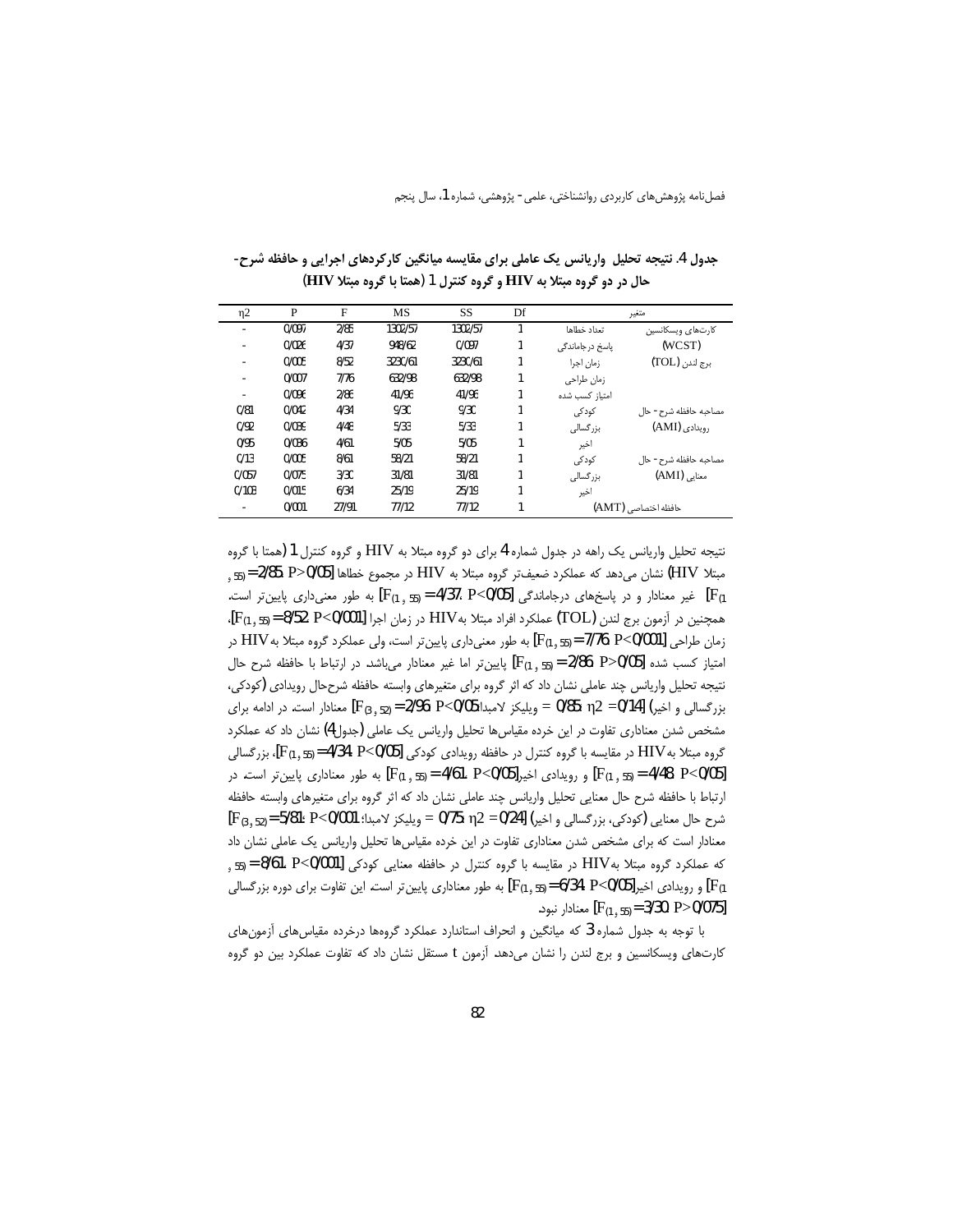اعضای خانواده افراد مبتلا به HIV و گروه کنترل 2 (همتا با اعضای خانواده افراد مبتلا به HIV) در مجموع خطاها 0/321 = 0/321 = t (50) = -1/00،P = 0/324 درجاماندگی 0/324 = 1/00.P = غیر معنادار است. همچنین بین دو گروه در زمان اجرا 335/0 = 0/21،P = 0/835 ، زمان طراحی P = 0/187،P = 1/34 .P = 0/187 و امتياز كسب شده 9/195 = 1/31،P = (50) أزمون برج لندن تفاوت معنادار حاصل نشد.

جدول 5. نتيجه تحليل واريانس براي مقايسه ميانگين حافظه شرححال رويدادي (AMI) در دو گروه اعضای خانواده افراد مبتلا به HIV و گروه کنترل 2 (همتا با اعضای خانواده افراد مبتلا به HIV )

| $\eta$ 2 |       |      | MS   | SS   | Df |           | متغير             |
|----------|-------|------|------|------|----|-----------|-------------------|
| 0/81     | 0/042 | 4/34 | 9/30 | 9/30 |    | کودکی     | مصاحبه حافظه شرح- |
| 0/92     | 0/039 | 4/48 | 5/33 | 5/33 |    | بزر گسالی | حال رویدادی (AMI) |
| 0/95     | 0/036 | 4/61 | 5/05 | 5/05 |    | اخير      |                   |

جدول شماره 5 نتيجه تحليل واريانس براى مقايسه ميانگين حافظه شرححال رويدادى (AMI) در دو گروه اعضای خانواده افراد مبتلا به HIV و گروه کنترل 2 (همتا با اعضای خانواده افراد مبتلا به HIV ) را نشان می-دهد که نتیجه تحلیل واریانس چند عاملی نشان داد که اثر گروه برای متغیرهای وابسته حافظه شرححال رویدادی (كودكي، بزرگسالي و اخير) [20/20 = 0/80 = 0/80 = ويليكز لامبدا؛ 4/00؛ P<0/01 = [F<sub>(3 ، 48</sub> = 4/00] معنادار است.

در ادامه برای مشخص شدن معناداری تفاوت در این خرده مقیاس ها تحلیل واریانس یک عاملی (جدول5) نشان داد که عملکرد اعضای خانواده بیماران مبتلا بهHIV در مقایسه با گروه کنترل در حافظه رویدادی کودکی [F(1,50)= 11/14، P<0/001]، بزرگسالی [F(1,50)= 6/36، P<0/002] بزرگسالی [F(1,50)= 11/14، P<0/001] [F(1 , 50) به طور معناداری پایین تر است. همچنین نتیجه تحلیل واریانس چند عاملی نشان داد که اثر گروه برای متغيرهاي وابسته حافظه شرححال معنايي (كودكي، بزرگسالي و اخير) [3//0= 0/12 = 0/87 ويليكز لامبدا؛ معنادار نبود. [F<sub>(3 ، 48</sub>) = 2/34: P<0/085

### بحث

در این مطالعه وضعیت بازیابی حافظه شرححال و کارکردهای اجرایی در افراد مبتلا به HIV و اعضای خانوادههای أنها مورد مطالعه قرار گرفت. افراد مبتلا به HIV در سیاهه افسردگی و شدت نشانگان PTSD در مقایسه با گروه کنترل نمرات بیشتری کسب کردند. همچنین این بیماران در بازیابی حافظه شرح حال (رویدادی و معنایی) و کارکردهای اجرایی عملکرد ضعیفتری داشتند. نتایج این پژوهش هماهنگ با یافتههای مطالعات قبلی که حاکی از آن است که افراد با افسردگی و نشانگان PTSD بالا، عملکرد ضعیفی در کارکرد های اجرایی و باز يابي وقايع از حافظه شرححال دارند (دالگليش و همكاران، 2007، اسچونفيلد و اهلرز، 2006). علاوه براين، يافتهها نشان داد که بین نمرات حاصل از آزمون برج لندن و بازیابی خاطرات از حافظه شرح حال همبستگی معنی دار مثبتی وجود دارد. آزمون برج لندن توانایی برنامهریزی، استدلال و حل مسئله را می سنجد که نقش مهمی در فعالیت نظام شناختی دارد. این در حالی است که ارتباط میان کارکردهای اجرایی با حافظه اختصاصی، تفاوت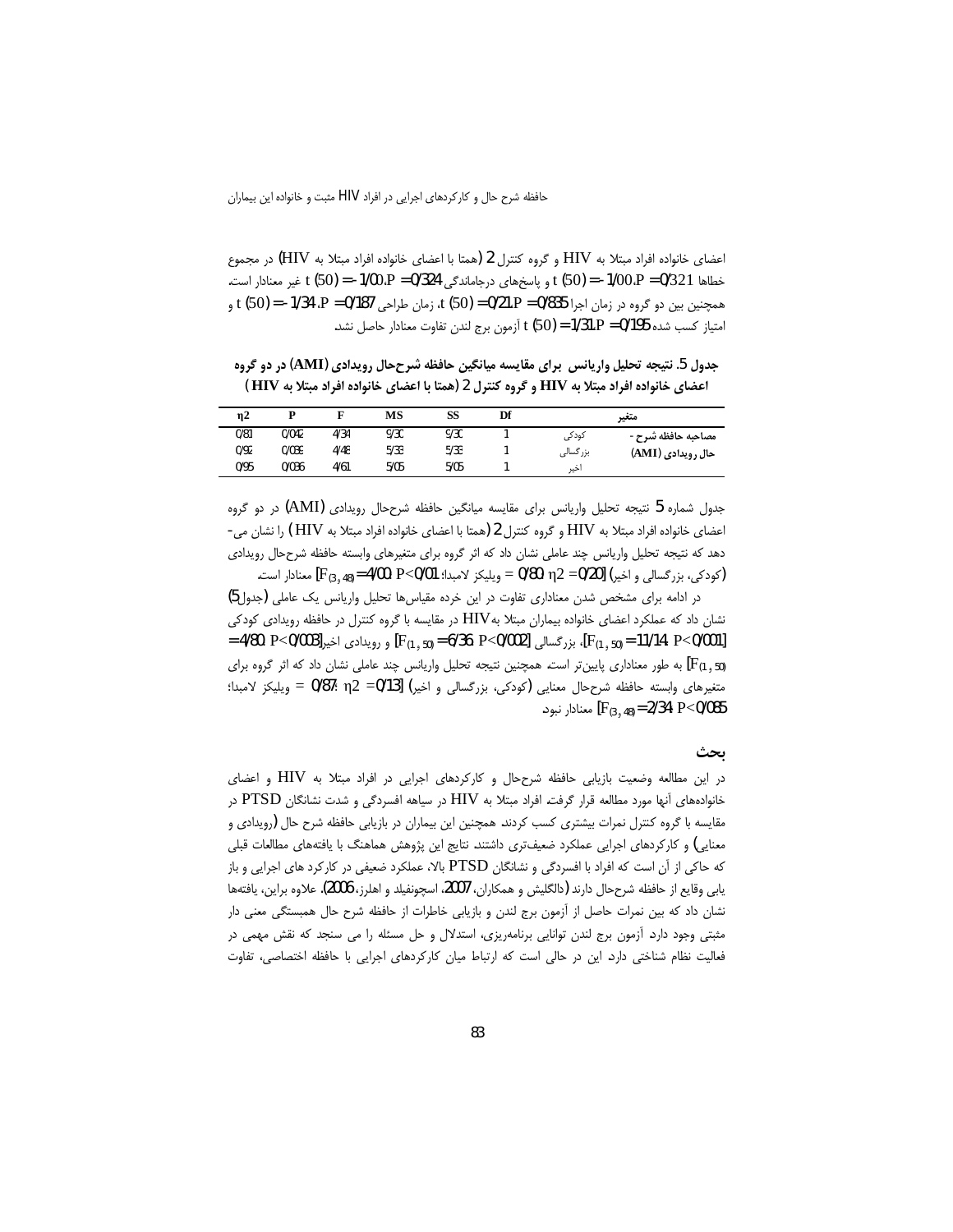معنیدار به دست نیامد. مرادی و همکاران (2008) نشان دادند که حافظه کاری ارتباط بین شدت نشانگان PTSD و حافظه اختصاصی را تعدیل نکرد، ولی ارتباط بین شدت نشانگان PTSD و توانایی افراد برای بازیابی خاطرات حافظه شرح حال معنایی توسط حافظه کاری تعدیل شد. بنابراین به نظر میرسد تاثیر کارکردهای اجرایی بر توانایی بازیابی حافظه شرح حال در مقایسه با حافظه اختصاصی بیشتر باشد. این مسئله میتواند بیان گر اجتناب افراد در جهت کاستن از بازیابی وقایع منفی و ناراحت کننده از حافظه شرححال باشد. هر چند چنین نتایجی به دلیل حجم نمونه پایین با محدودیت همراه است. علاوه بر این، پژوهشها نیازمند مطالعه ارتباط جنبهها و ابعاد دیگر کارکردهای اجرایی با بازیابی حافظه شرح حال هستند. این مطالعه در راستای مطالعه مرادی و همکاران (2012) که برای اولین بار به مطالعه توانایی افراد مبتلاء به HIV (که در مراحل اولیه بیماری قرار دارند) برای بازيابي حافظه شرححال و حافظه اختصاصي به صورت همزمان پرداخت، مي باشد.

همچنین یافتههای پژوهش حاضر نشان داد که اعضای خانواده بیماران HIV به طور معناداری در مقایسه با گروه سالم از سطوح بالای افسردگی، اضطراب و نشانگان PTSD برخوردار بودند، هر چند در کارکردهای اجرایی عملکرد طبیعی داشتند. این مطالعه شواهد کافی از وجود نشانههای روانشناختی منفی در میان اعضای خانواده افراد مبتلاء به HIV به دست داد. اعضای خانواده افراد مبتلاء و گروه سالم در بازیابی معنایی حافظه شرح حال تفاوت معناداری با هم نداشتند، ولی گروه هدف در بازیابی حافظه رویدادی و حافظه اختصاصی عملکرد ضعیف تری داشتند. نتايج اين مطالعه در راستاى مطالعات قبلى قرار مى گيرد كه بازيابى معنايى حافظه شرححال بيشتر با کارکردهای اجرایی در ارتباط است و نقایص در بازیابی رویدادی حافظه شرححال ممکن است حاکی از اجتناب از مواداًزاردهنده حافظه شرححال باشد (برای مثال مرادی و همکاران، 2012). در نهایت افسردگی ممکن است از طریق عملکرد ضعیفتر در حافظه رویدادی و اختصاصی خود را نشان داده باشد و نتایج این مطالعه به طور کلی از ارتباط بین کارکردهای اجرایی، افسردگی و حافظه شرح حال خبر می دهد.

حجم زیادی از مطالعات نشان دادهاند که نشانگان PTSD ممکن است با بیماریهایی که زندگی افراد را تهديد مي كند همراه باشد. مطالعات اندكي به روند به وجود أمدن اين نقايص، ثبات أن و حتى تغييرات أن در طول دوره درمانی در این افراد پرداختهاند و بررسی تغییرات در طول بیماری برای بیماران و اعضای خانوادهی آنان کمتر مد نظر قرار گرفته است. وجود تفاوت در کارکردهای اجرایی بین بیماران ${\rm HIV}$  و افراد خانواده این بیماران ممکن است ناشی از تاثیر ویروس HIV بر روی کارکردهای اجرایی باشد (برای مثال مراجعه شود به کستلون و همکاران، 2006؛ ملروس و همکاران، 2008؛ رایت و همکاران، 2002). پیرو مطالعات قبلی که نشان دادهاند افرادی که تجربه تروما دارند، نشانگان افسردگی و PTSD بالا میباشد، در حالی که در کارکردهای اجرایی و حافظه اختصاصی دچار نقص میباشند؛ افراد مبتلا به HIV و اعضای خانواده آنها خاطرات اختصاصی کمتری را بازیابی کردند و در بازیابی حافظه شرححال رویدادی دچار مشکل بودند. همچنین نتایج این مطالعه نشان داد که افراد مبتلا به HIV در بازیابی حافظه معنایی دچار نقص بودند ولی این وضعیت در خانواده آنها مشاهده نشد که ممکن است به دلیل وجود نقص در کارکردهای اجرایی بیماران HIV باشد که بر روی بازیابی معنایی این افراد تاثیر گذاشته است و نقص در بازابی حافظه رویدادی به دلیل اجتناب از بازیابی خاطرات درناک است. سرانجام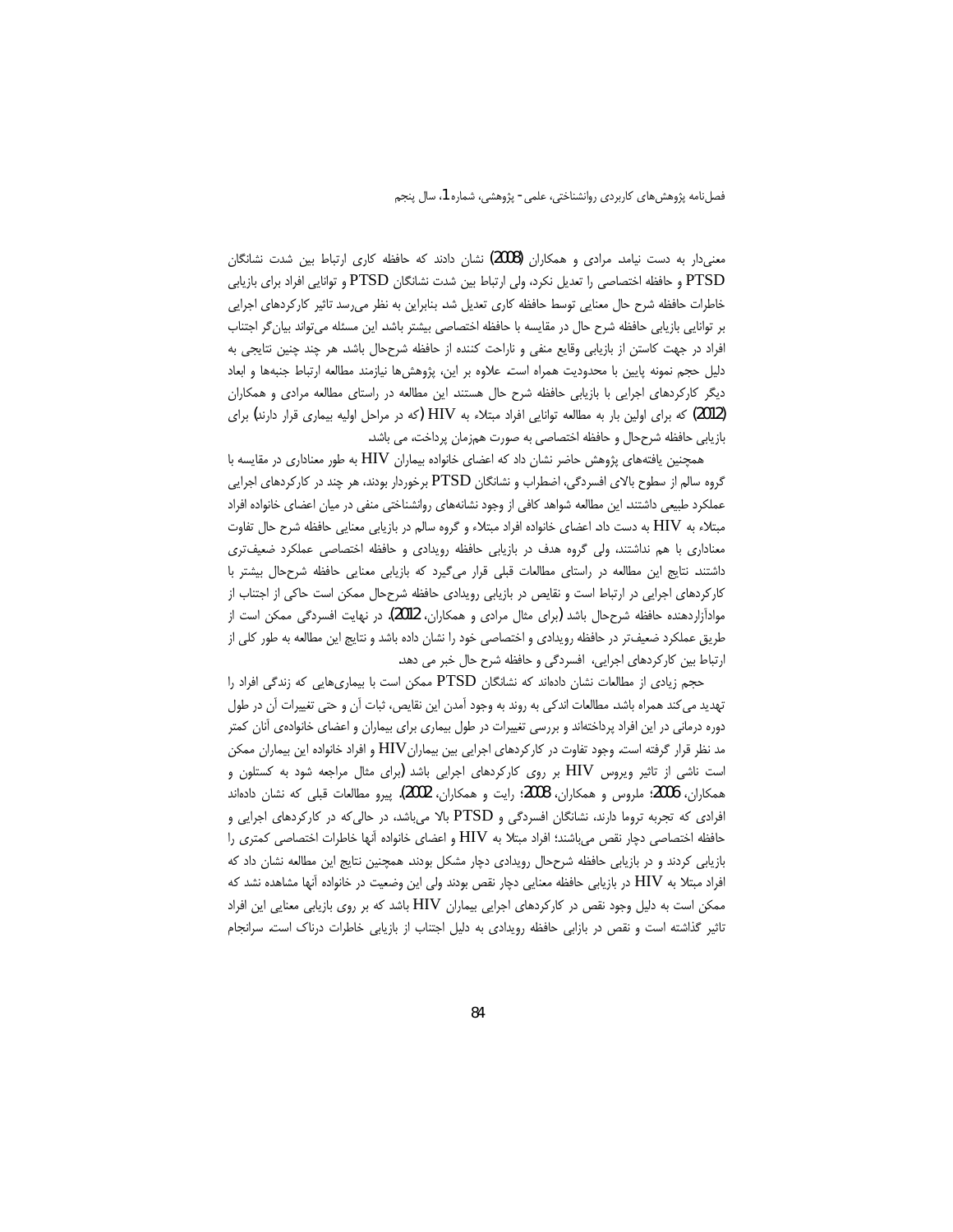حافظه شرح حال و كاركردهاي اجرايي در افراد HIV مثبت و خانواده اين بيماران

ممكن است بازيابي خاطرات كلي كمتر از يادآوري خاطرات رويدادي در افراد مبتلا به HIV و خانواده آنها تحت تاثير تروما قرار گيرد و اجتناب الگوهاي پاسخ عادتي و انعطاف ناپذير را شكل ميدهد.

با توجه به یافتههای این پژوهش به نظر میرسد که می توان مداخلات درمانی ویژهای را با استفاده از اصلاح و تغییر بازیابی حافظه شرححال کاهش یافته در این افراد و اعضای خانواده آنها که دچار PTSD و افسردگی هستند، پیشنهاد کرد. در این رابطه شواهدی از وجود مداخله بر روی افراد افسرده وجود دارد (مک براید، کندی و گمار، 2007؛ سرانو، لاتوره، گتز و روتريگز، 2004؛ ريس، ويليامز و هرمانز، 2009). نتايج چنين مطالعهاي پيشنهاد می کند که راهبردهای درمانی مشابه میتواند برای بهبود وضعیت بازیابی حافظه شرححال معنایی و رویدادی این افراد و اعضای خانواده آنها مفید واقع شود. محدودیتهای این پژوهش شامل استفاده از طرح مقطعی است که استنباط علی را با مشکل مواجه می سازد. همچنین اگر چه در این مطالعه تاریخچه آسیب به طور مختصر از طریق مصاحبه بالینی مورد بررسی قرار گرفت، با این وجود استفاده از پرسشنامه سنجش تاریخچه آسیب برای دقیقتر شدن معیارهای ورود و خروج مثمر ثمر واقع خواهد بود. از طرف دیگر، با توجه به اینکه مصاحبه شرححال با استفاده از موارد بازیابی شده نمرهگذاری میشود، ممکن است صحت آن مورد سوال باشد. هر چند طراحان این مصاحبه تمایل افراد برای بازیابی اطلاعات صحیح را بسیار بالا دانستهاند (کوپلمن و همکاران، 1990). علاوه بر این، در حالی که مطالعات سعی در همگن کردن گروهها در تمامی ویژگیهای جمعیت شناختی مثل محل زندگی، پایگاه اجتماعی - اقتصادی و … دارند، در این مطالعه تنها ویژگیهای اصلی کنترل شد. علیرغم این محدودیتها این مطالعه برای اولین بار ظرفیت کاهش یافته حافظه اختصاصی و حافظه شرححال، ارتباط این فرایندها با کارکردهای اجرایی در افراد HIV مثبت و اعضای خانواده آنها و مشکلات روانشناختی حاصله در این زمینه را نشان میدهد.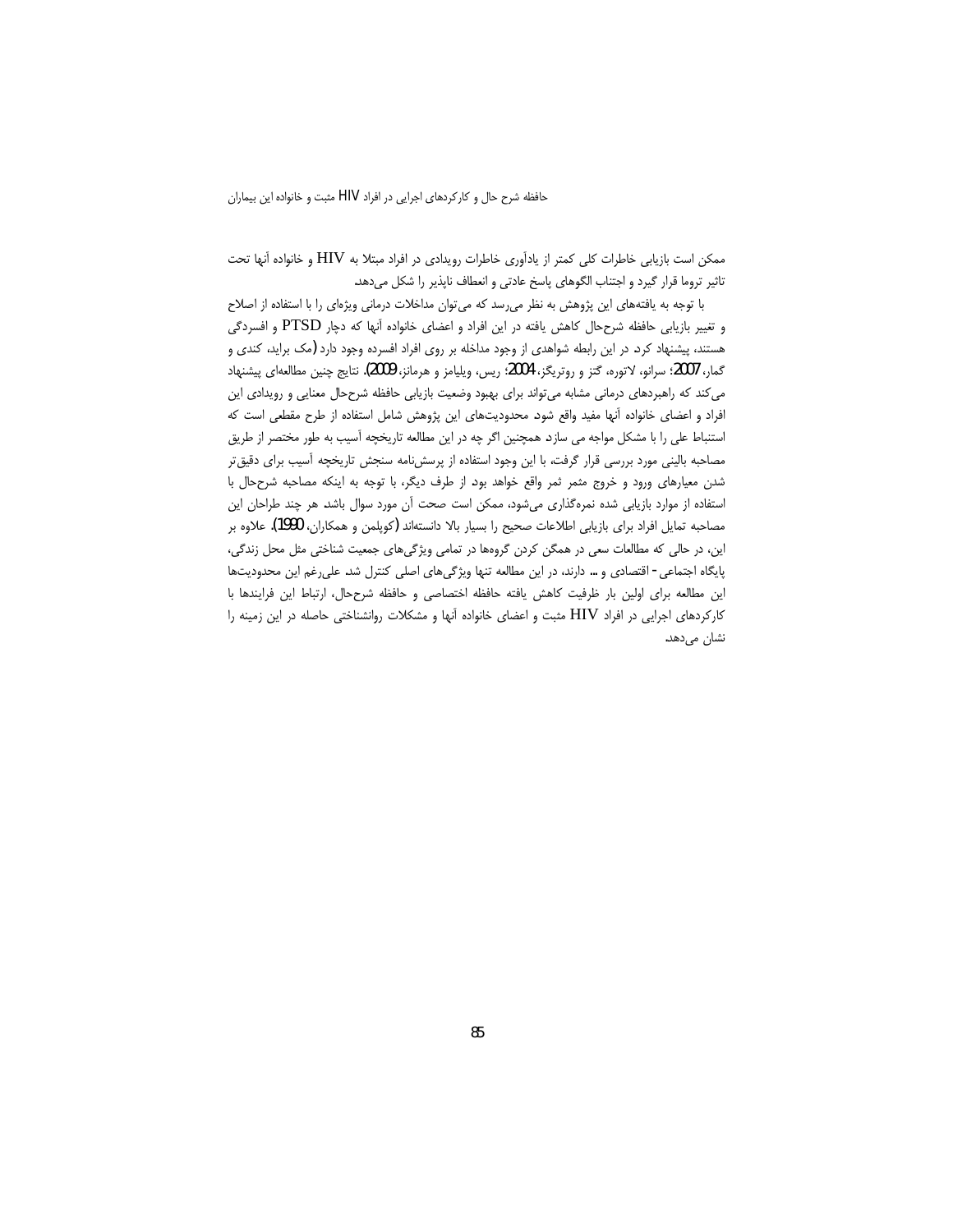### منابع

- عبدي، ا ،، مرادي. ع،، و اكرميان، ف (1388). مقايسه عملكرد افراد مبتلا به PTSD و افراد بهنجار در حافظه شرح حال معنایی. مجله روان شناسی بالینی،دانشگاه سمنان. سال اوّل. شماره 3، ص 62 –53.
- غرایی، ب. (1382). تعیین وضعیتهای هویتی و ارتباط آن با سبکهای هویتی و افسردگی در نوجوانان تهرانی. رساله دکتری چاپ نشده. انستيتو روانپزشكي تهران.
- غرایی، ب. (1372). بررسی پاره ای از الگوهای شناختی در بیماران مبتلا به همبودی اضطراب و افسردگی. پایان نامه کارشناسی ارشد چاپ نشده. انستیتو روانپزشکی تهران.
- مرادی، ع، عبدی، ا، و اکرامیان ف. (1389). عملکرد حافظه شرححال (اختصاصی بودن جنبههای معنایی و رویدادی) در افراد مبتلا به اختلال استرس پس از سانحه (PTSD). مجله روان شناسی دانشگاه تبریز.

### **Reference**

- American Psychiatric Association. (1994). Diagnostic and statistical manual of mental disorders(4th ed). Washington DC: Author.
- American Psychological Association. (2007). Trauma and HIV/AIDS: A summary ofresearch results. Washington, DC: Office of International Affairs.
- HIV in site. (2009). HIV/AIDS in iran. Downloaeded from htto://www.hivinsite. come/in site?
- page=cr08-ir-00 on 20th August 2011.
- Abasiubong, F., Bassey, E. A., Ogunsemi, O., & Udobang, J. A. (2011). Assessing the psychological well-being of caregivers of people living with HIV/AIDS in Niger Delta region, Nigeria. AIDS Care, 23, 494-500.
- Andersson, G., Ingerholt, C, & Jansson, M. (2003). Autobiographical Memory in Patients with Tinnitus. Psychology Health, 18. 667-75.
- Beck, A. T., Epstein, N., Brown, G., & Steer, R. A. (1988). An inventory for measuring clinical anxiety: psychometric properties. J Consult Clin Psychol, 56(6), 893-97.
- Beck, A. T., Steer, R. A., & Brown, G. K. (1996). Manual for the Beck Depression Inventory-II. San Antonio, TX: Psychological Corporation.
- Bedard, M. J., Joyal, C. C., Godbout, L., & Chantal, S. (2009). Executive functions and the obsessive-compulsive disorder: on the importance of subclinical symptoms and other concomitant factors. Arch Clin Neuropsychol, 24(6), 585-598. doi: 10.1093/arclin/acp052
- Brittlebank, A. D., Scott, J., Williams, J. M. G., & Ferrier, I. N. (1993). Autobiographical memory in depression: State or trait marker? British Journal of Psychiatry, 162, 118-121.
- Cadell, S. (2003). Trauma and growth in Canadian carers. AIDS Care, 15(5), 639-648. doi: 09540120310001595122/10.1080
- Conway, M. A. (٢٠٠٥). Memory and the self. Journal of Memory and Language, 53, 594-628.
- Cordova, M. J., & Andrykowski, M. A. (2003). Responses to cancer diagnosis and treatment: posttraumatic stress and posttraumatic growth. Semin Clin Neuropsychiatry, 8(4), 286-296.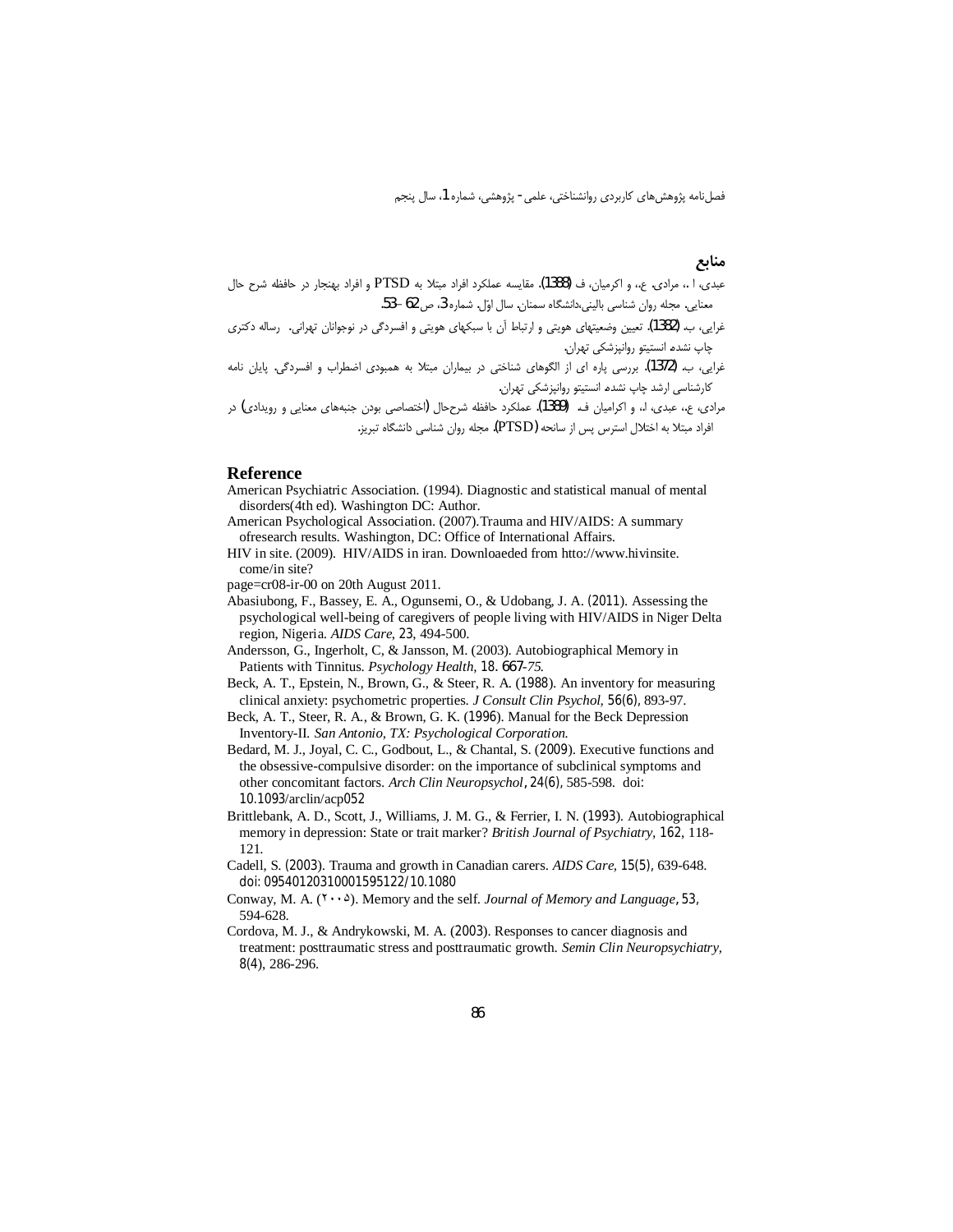حافظه شرح حال و کارکردهای اجرایی در افراد HIV مثبت و خانواده این بیماران

- Creamer, M., Bell, R., & Failla, S. (2003) .Psychometric properties of the Impact of Events Scale-Revised. Behaviour Research and Therapy, 41, 1489-1496.
- Culbertson, W., & Zillmer, E. A. (2001). TOL- DX Tower of London Drexel University. Chicago: Multi-Health Systems.
- Dalgleish, T., Williams, J.M.G., Perkins, N., Golden, A.J., Barnard, P.J., Au-Yeung, C., . .. Watkins, E. (2007). Reduced specificity of autobiographical memory and depression: The role of executive processes. Journal of Experimental Psychology: General, 136, 23-42.
- Dozois, D. J. A., Dobson, K. S., & Ahnberg, J. L. (1998). A psychometric evaluation of the Beck Depression Inventory-II. Psychological Assessment, 10, 83-89.
- Folkman, S., Chesney, M. A., Cooke, M., Boccellari, A., & Collette, L. (1994). Caregiver burden in HIV-positive and HIV-negative partners of men with AIDS. J Consult Clin Psychol, 62(4), 746-756.
- Goddard, L., Dritschel, B., & Burton, A. (1996). Role of autobiographical memory in social problem solving and depression. J Abnorm Psychol, 105(4), 609-616.
- Grant, D. A., & Berg, A. A. (1948). A behavioural analysis of degree of reinforcement and ease of shifting to new responses in a Weigl-type card sorting problem. Journal of Experimental Psychology: General, 38, 404-411.
- Harvey, A. G., Bryant, R. A., & Dang, S. Y. (1998). Autbiographical memory in acute stress disorder. Journal of Consulting and Clinical Psychology, 66, 500-506.
- Hauer, B. J., Wessel, I., Geraerts, E., Merckelbach, H., & Dalgleish, T. (2008). Autobiographical memory specificity after manipulating retrieval cues in adults reporting childhood sexual abuse. *J Abnorm Psychol*, 117(2), 444-453. doi: 843-0021/10.1037X.117.2.444
- Jobson, L. (2010). Drawing current posttraumatic stress disorder models into the cultural sphere: The development of the 'threat to the conceptual self' model. Clinical Psychology Review, 29, 368-381.
- Kangas, M., Henry, J. L., & Bryant, R. A. (2002). Posttraumatic stress disorder following cancer. A conceptual and empirical review. Clin Psychol Rev, 22(4), 499-524.
- Kangas, M., Henry, J. L., & Bryant, R. A. (2005). Predictors of posttraumatic stress disorder following cancer. Health Psychol, 24(6), 579-585. doi: -0278/10.1037 6133.24.6.579
- Kleim, B., & Ehlers, A. (2008). Reduced autobiographical memory specificity predicts depression and posttraumatic stress disorder after recent trauma. J Consult Clin Psychol, 76(2), 231-242. doi: 006-0022/10.1037X.76.2.231
- Kopelman, M. D., Wilson, B. A., & Baddeley, A. D. (199 ·). The autobiographical memory interview. Bury St. Edmunds , UK: Thames Valley Test Company.
- Kopelman, M. D., Wilson, B. A., & Baddeley, A. D. (1989). The autobiographical memory interview: a new assessment of autobiographical and personal semantic memory in amnesic patients. J Clin Exp Neuropsychol, 11(5), 724-744. doi: 01688638908400928/10.1080
- Lezak, M. D., Howieson, D. B., Loring, D. W., & Hannay, H. J. (2004). Neuropsychological assessment, (4th ed.). Oxford, UK: Oxford University Press.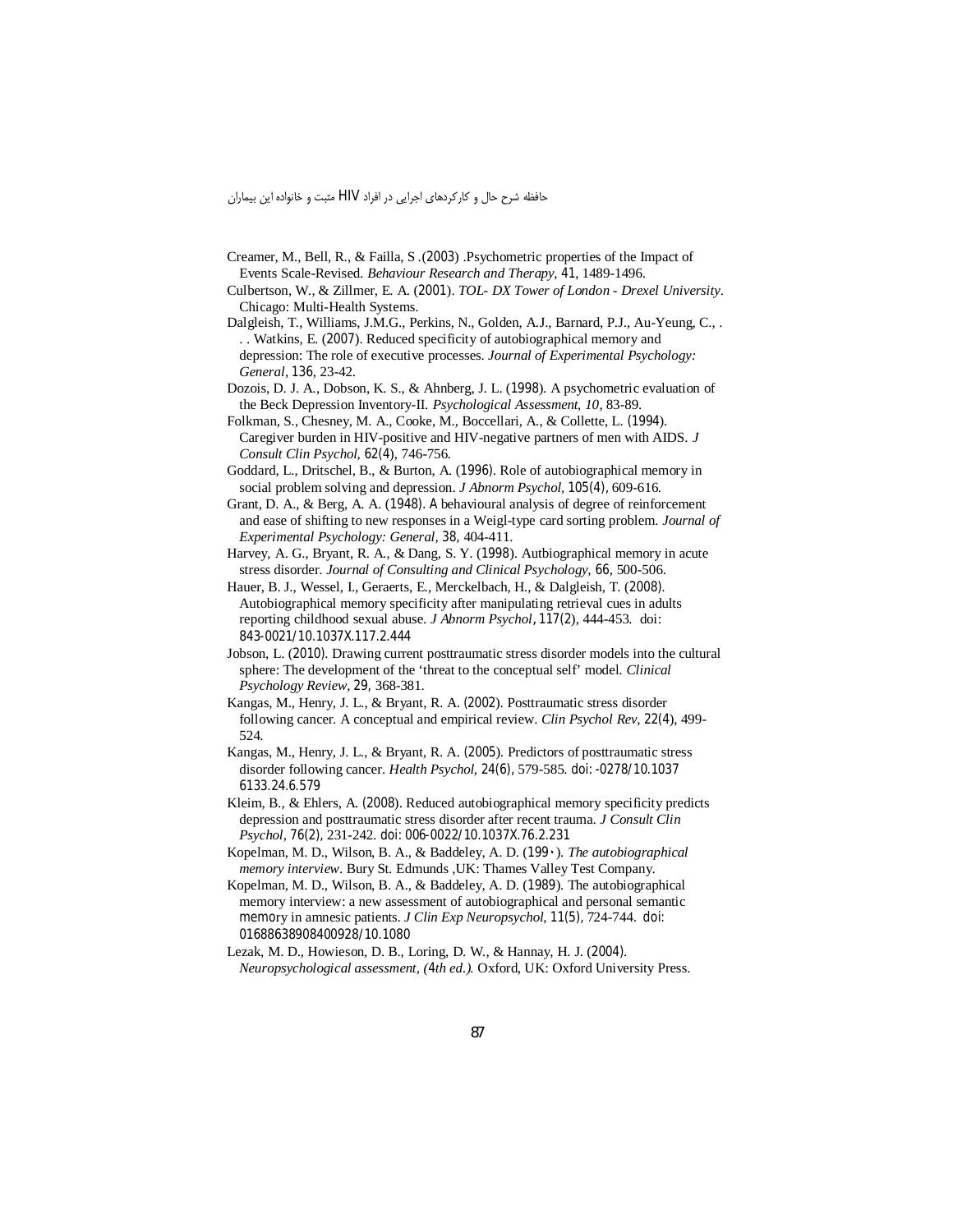- McBride, C., Segal, Z., Kennedy, S., & Gemar, M. (2007). Changes in autobiographical memory specificity following cognitive behavior therapy and pharmacotherapy for major depression. Psychopathology, 40(3), 147-152. doi: 000100003/10.1159
- McNally, R. J., Lasko, N. B., Macklin, M. L., & Pitman, R. K. (1995). Autobiographical memory disturbance in combat-related posttraumatic stress disorder. Behav Res Ther, 33(6), 619-630.
- Meesters, C., Merckelbach, H., Muris, P. & Wessel, I. (2000). Autobiographical memory and trauma in adolescents. Journal of Behavior Therapy and Experimental Psychiatry, 71, 29-39
- Melrose, R. J., Tinaz, S., Castelo, J. M., Courtney, M. G., & Stern, C. E. (2008). Compromised fronto-striatal functioning in HIV: an fMRI investigation of semantic event sequencing. Behav Brain Res, 188(2), 337-347. doi: /10.101 \*j.bbr.2007.11.021
- Moradi, A., Herlihy, J., Yasseri, G., Turner, S., & Dalgleish, T. (2008). Specificity of episodic and semantic aspects of autobiographical memory in relation to symptoms of Posttraumatic Stress Disorder (PTSD). Acta Psychologica, 127, 645-653.
- Moradi, A. R., Abdi, A., Fathi-Ashtiani, A., Dalgleish, T., & Jobson, L. (2012). Overgeneral autobiographical memory recollection in Iranian combat veterans with posttraumatic stress disorder. Behav Res Ther, 50(6), 435-441. doi: 10.1016/j.brat2012.03.009.
- Morris, R. G., Ahmed, S., Syed, G. M., & Toone, B. K. (1993). Neural correlates of planning ability: frontal lobe activation during the Tower of London test. *Neuropsychologia*, 31(12), -1378 1367.
- Morris, R. G., Rushe, T., Woodruffe, P. W., & Murray, R. M. (1995). Problem solving in schizophrenia: a specific deficit in planning ability. *Schizophr Res*, 14(3), .246-235
- Pakenham, K.I., Dadds, M.R., & Terry, D.J. (1995). Psychosocial adjustment along the HIV disease continuum. Psychology and Health, 10, 523-536.
- Raes, F., Hermans, D., Williams, J. M. G., Demyttenaere, K., Sabbe, B., Pieters, G., & Eelen, P. (2006). Is overgeneral autobiographical memory an isolated memory phenomenon in major depression. Memory, 14, 584-594.
- Raes, F., Williams J. M., & Hermans, D. (2009). Reducing cognitive vulnerability to depression: a preliminary investigation of MEmory Specificity Training (MEST) in inpatients with depressive symptomatology. J Behav Ther Exp Psychiatry, 40(1), 24-38. doi: 10.1016/j.jbtep2008.03.001.
- Reger, M., Welsh, R., Razani, J., Martin, D. J., & Boone, K. B. (2002). A meta-analysis of the neuropsychological sequelae of HIV infection. J Int Neuropsychol Soc, 8(3), 410-424
- rrano J. P., Latorre J. M., Gatz M., & Rodriguez J. M. (2004). Life review therapy using autobiographical retrieval practice for older adults with depressive symptomatology. Psychology and Aging, 19, 272-277.
- Schonfeld, S., & Ehlers, A. (2006). Overgeneral memory extends to pictorial retrieval cues and correlates with cognitive features in posttraumatic stress disorder. Emotion, 6(4), 611-621. doi: 3542.6.4.611-1528/10.1037